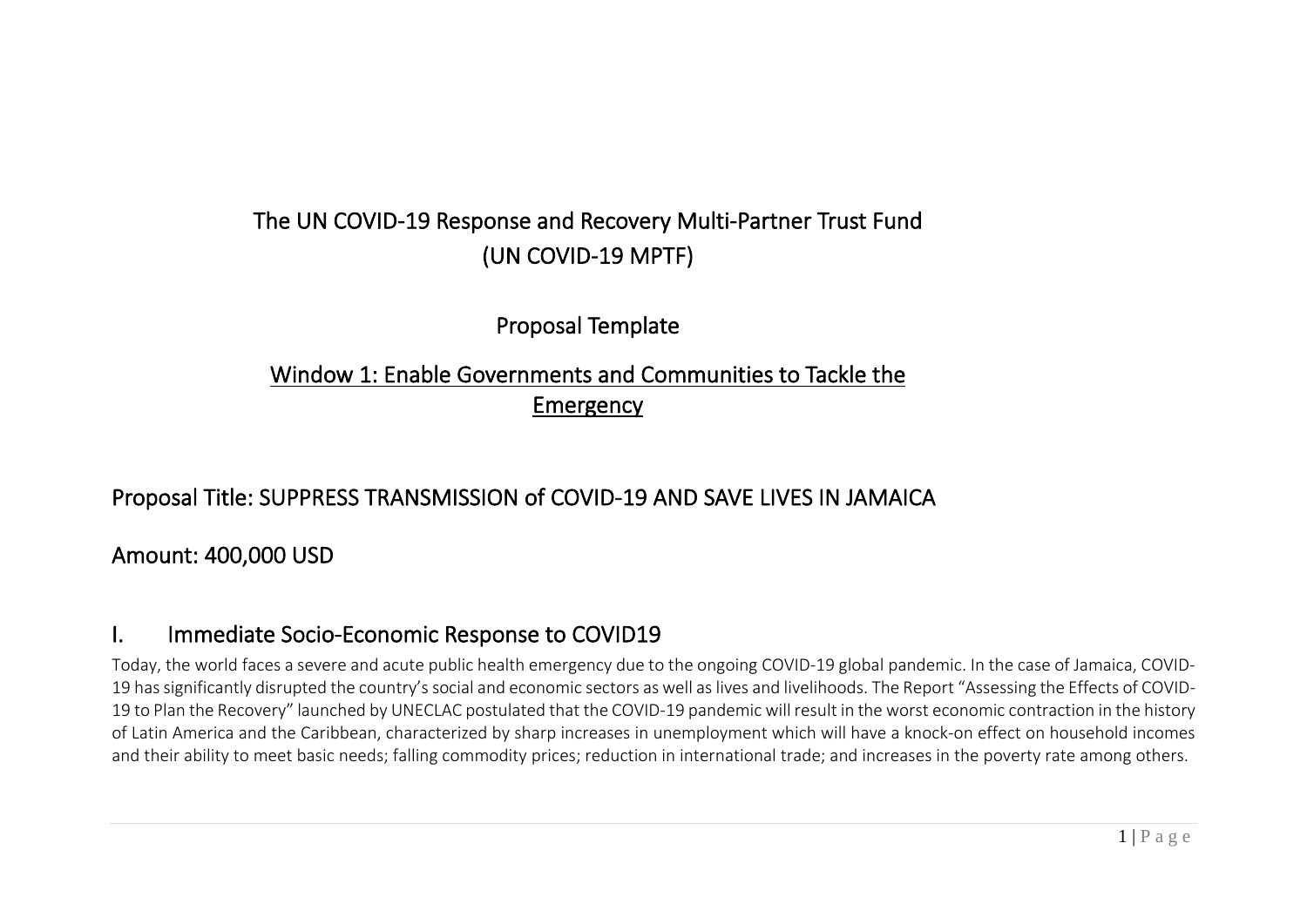<span id="page-1-1"></span><span id="page-1-0"></span>Jamaica started 2020 with economic stability firmly entrenched evidenced by modest inflation levels; debt on a firm downward path; seven consecutive years of economic growth<sup>1</sup>; strong external positions with sufficient international reserves; and financial sector stability. Jamaica's unemployment rate also fell to a record low of 7.2 per cent (with female unemployment falling by 57 per cent to 8.6 per cent and male unemployment falling by 43 per cent to 6.0 per cent during 2013-2019) and on the social side, Jamaica remained in the second tier, High Human Development category, of the Human Development Index (HDI) in 2018. Also, the country recorded a poverty rate of 17.1 per cent, the lowest since 2007. With respect to sexual and reproductive health (SRH), Jamaica has experienced significant advances in the past decades with an almost 50 per cent reduction in fertility rates and 40 per cent reduction in unmet contraception needs over three decades as well as a 40 per cent reduction in unplanned pregnancies over the last two decades. There are however serious SRH challenges including falling but still high rates of unplanned pregnancies (over 40 per cent); early sexual debut (close to 14 per cent in one study having their first sexual experience before the age of 15 years, falling but high rates of pregnancies among adolescent girls with Jamaica among the top countries within the Caribbean having the highest Adolescent Fertility Rate (64.1 births per 1000 girls aged 15-19). Also, as of December 2018, nearly 33,000 people were estimated to be living with HIV and approximately 84 per cent were diagnosed and aware of their status. Jamaica's epidemiological profile demonstrates an increasing disease burden as it relates to chronic non-communicable diseases (NCDs). The probability of premature death from a chronic NCD steadily increased over the period 2007-2015 and was 20.1 per cent in 2015.

As of May 10, 2020, Jamaica had 502 confirmed cases of COVID-19 (61 percent women, 39 percent men) in persons ranging in age from 2 years to 87 years, with 9 deaths.. Whilst the country currently still has a high percentage of imported cases and contacts of imported cases, there are now more community/workplace cluster cases and emerging cases with unknown epidemiological origins. The country is about to enter, within a few weeks, the community transmission phase. As has been the case with other countries, once the outbreak has entered the community transmission phase, it can double in scale every 3 to 5 days. This is expected to result in new challenges for the already ailing health sector as hospitalization needs will grow exponentially, overwhelming the health system. On average, 20 per cent of those infected develop severe or critical symptoms with case fatality rates well over 1 per cent, and much higher with older persons and persons with underlying conditions such as noncommunicable diseases and other co-morbidities.

PAHO/WHO<sup>[2](#page-1-1)</sup> projections for Jamaica estimate that there could be approximately 6,868 cases of COVID-19 by May 2020 and an increase of approximately 229 new cases per day. From this total number of cases of COVID-19, it is estimated that 1,030 persons will be hospitalized with severe cases and 343 persons will require critical care. The current preparation of the health system for the response to COVID-19 includes provision of 360 hospital beds for COVID-19 cases (with a gap of 687 beds) and 60 critical beds (with a gap of 300 beds for critical care). This impact

 $<sup>1</sup>$  This represents 20 consecutive quarters of growth in the economy.</sup>

<sup>2</sup> Pan American Health Organization / World Health Organization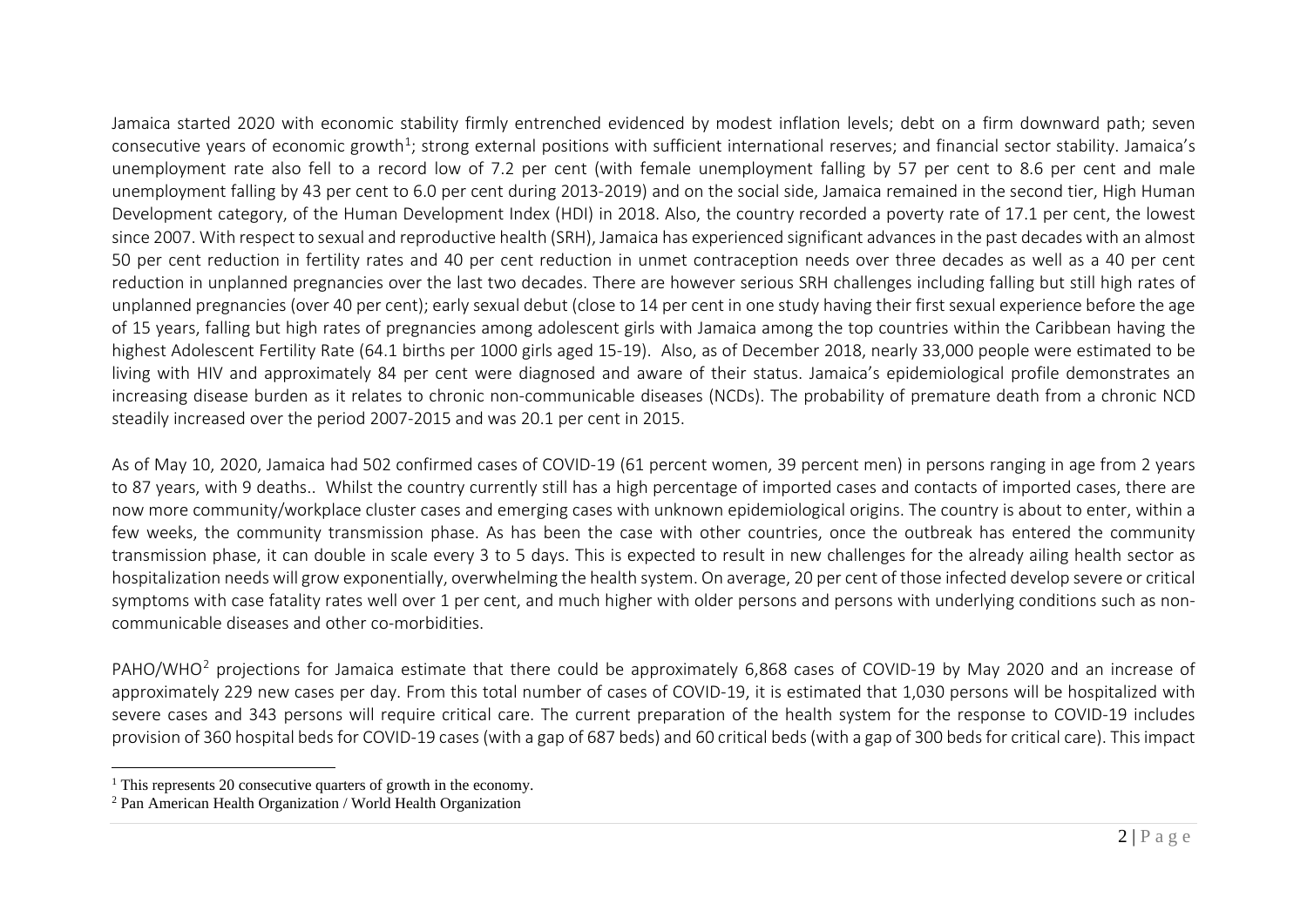of COVID-19 is expected to be further exacerbated as the country is categorized as having an ageing to "old" population and there exist concurrent increases in the rate of chronic NCDs. The speed and scale of the spread, severity of cases, and the societal and economic disruption is expected to have a significant impact in Jamaica and will bring about new challenges affecting the development gains experienced by Jamaica over the last 10 years and threaten to erode much of the country's socio-economic progress. We must not lose the gains made in SRH as a result of the expected interruption of access and/or lack of continuity of quality services. As the health system struggles to cope with the COVID-19 response, SRH services risk being sidelined. Decreases in maternal and newborn care due to disrupted services and fear of seeking treatment during the outbreak may contribute an increased in unintended pregnancies, unsafe abortion, STIs including HIV, pregnancy complications and maternal and newborn deaths in Jamaica.

The situational analysis presented above calls for Jamaica to engage in a range of activities to curb the spread of COVID-19 and also to ensure that interventions are designed and implemented in a manner that ensures equal access to the most vulnerable and respects genders and human rights, essentially ensuring that 'no one is left behind'. These vulnerable groups are specifically targeted since COVID-19 has to be viewed as more than a public health emergency and in the words of UN Secretary General, António Guterres, "It is an economic crisis, a social crisis and a human crisis that is fast becoming a human rights crisis, …the biggest international crisis in generations."

### II. Solutions proposed

Jamaica benefits from relatively high levels of cooperation from development partners and some have already stepped forward and begun providing support to the country to respond to the COVID-19 pandemic. Notwithstanding, there are still many gaps with respect to health needs as well as other non-health related needs to enable the country to effectively respond to the threat of COVID-19. The solutions proposed under Window 1 respond to needs within the health sector but are designed to ensure that individuals and communities can equally access essential health services in keeping with the SDGs related to good health and wellbeing and reducing inequalities towards "leaving no one behind", while at the same time addressing the existing critical gaps to respond directly to COVID-19 health response. The proposed solutions respond to this health and development emergency and aim to save lives whilst maintaining essential health services to the most vulnerable. The solutions will address needs identified in the Government of Jamaica's COVID-19 Preparedness and Response Plan which totals over US\$30 million.

The solutions will be organized under 4 main areas as follows:

- Infection prevention and control
- Maintenance of essential healthcare services including sexual and reproductive health services
- Case management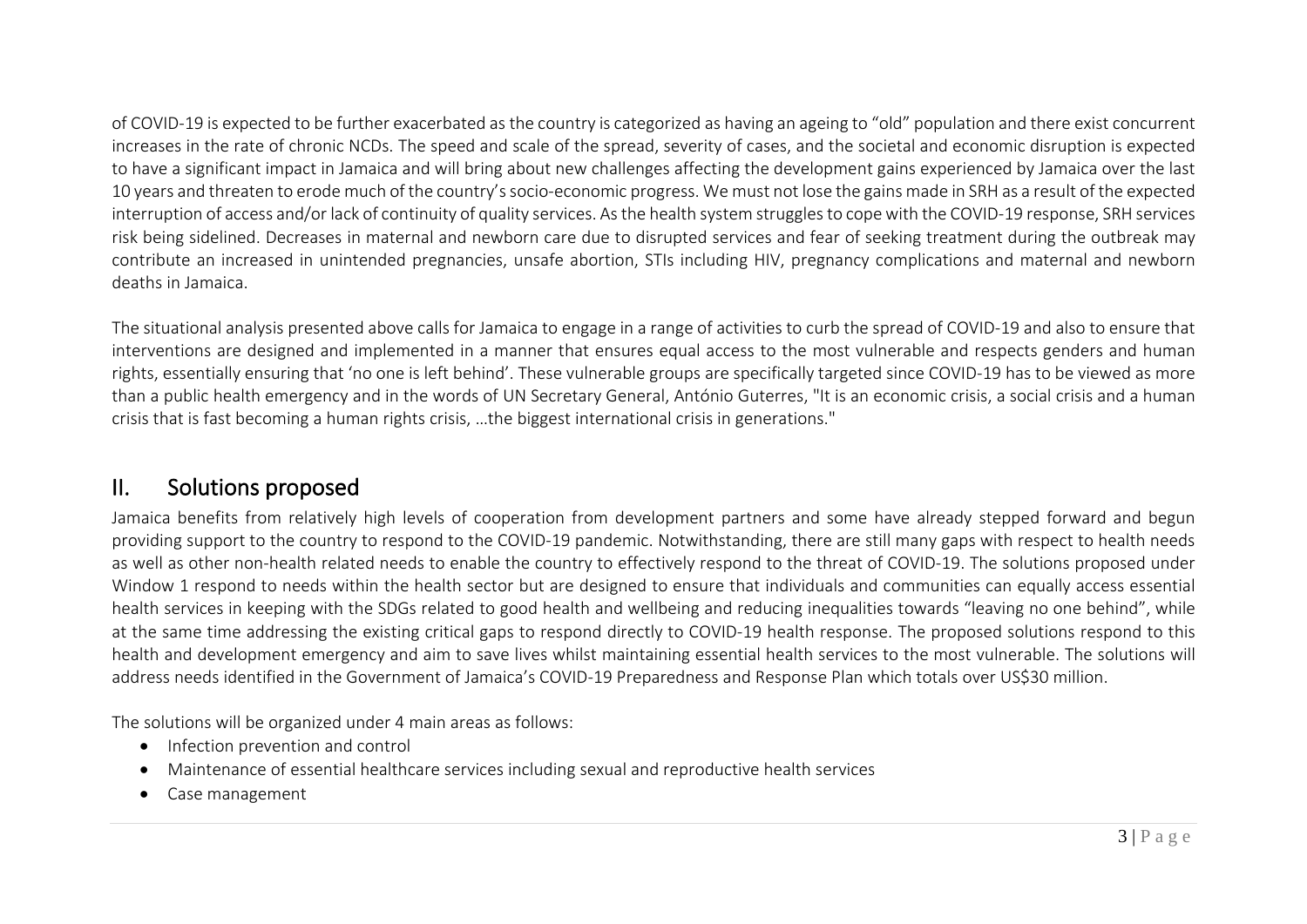• Risk communication and community engagement

#### Infection Prevention and Control

As in many other countries, Jamaica has a shortfall of personal protective equipment (PPE) for health care workers. The Ministry of Health and Wellness (MOHW) has identified a critical need for PPE for all healthcare workers and first responders. The PPE to be sourced under this proposal would be targeted to public health officials and persons from CBOs and NGOs who are in engaged in communities in the areas of contact tracing. As the country moves into the phase of community transmission, PPE would become even more critical for health care workers in communities as many persons will be required to isolate at home and in their community.

The proposal also will respond to the needs for PPE for health professionals, community workers/representatives and caregivers providing sexual and reproductive health services, and those working with persons living with HIV (PLH) and LGBTI persons to maintain HIV treatment and provide essential SRH services including HIV prevention services and commodities – in this way ensuring that continuation of HIV treatment and social and psychological support is maintained for these vulnerable communities. PPE to be provided to community healthcare workers include: face shields, masks, gowns, goggles and gloves. This will be accompanied by training and capacity building interventions related to correct use and disposal of PPE.

### Maintenance of Essential Healthcare Services, including Sexual and Reproductive Health

The UN and MOHW will seek to operationalize solutions to ensure that essential health services for vulnerable groups and those with NCDs can be addressed. The intention would be to utilize existing modalities such as the mobile heath care units to provide essential health services so as not lose the gains made in areas such as sexual and reproductive health (SRH), pre- and post-natal health of women and HIV prevention and treatment as a result of possible interrupted access to quality services and medication. The same would be true for persons with NCDs and with disabilities who need to access medication. The pandemic is already having adverse effects on the supply chains around the world and will have an impact on the availability of SRH commodities, antiretroviral and NCD medications due to the disruption of manufacture since many of these are not produced locally. This intervention also includes the procurement of 10,000 vials of medroxyprogesterone (3-month injectables), which have been identified as an urgent need by the National Family Planning Bureau (NFPB); they protect women for 3 months contrary to monthly oral contraceptives, reducing the need of refills in a monthly basis, thus reducing the need for in-person contacts.

Also the services provided by the MOHW Emergency Operations Centre will be augmented to support persons with HIV, NCDs, and other health issues to be able to access health services and support. The mobile health units would support efforts to cope with future disasters, including a second wave of COVID-19 as is being projected by WHO.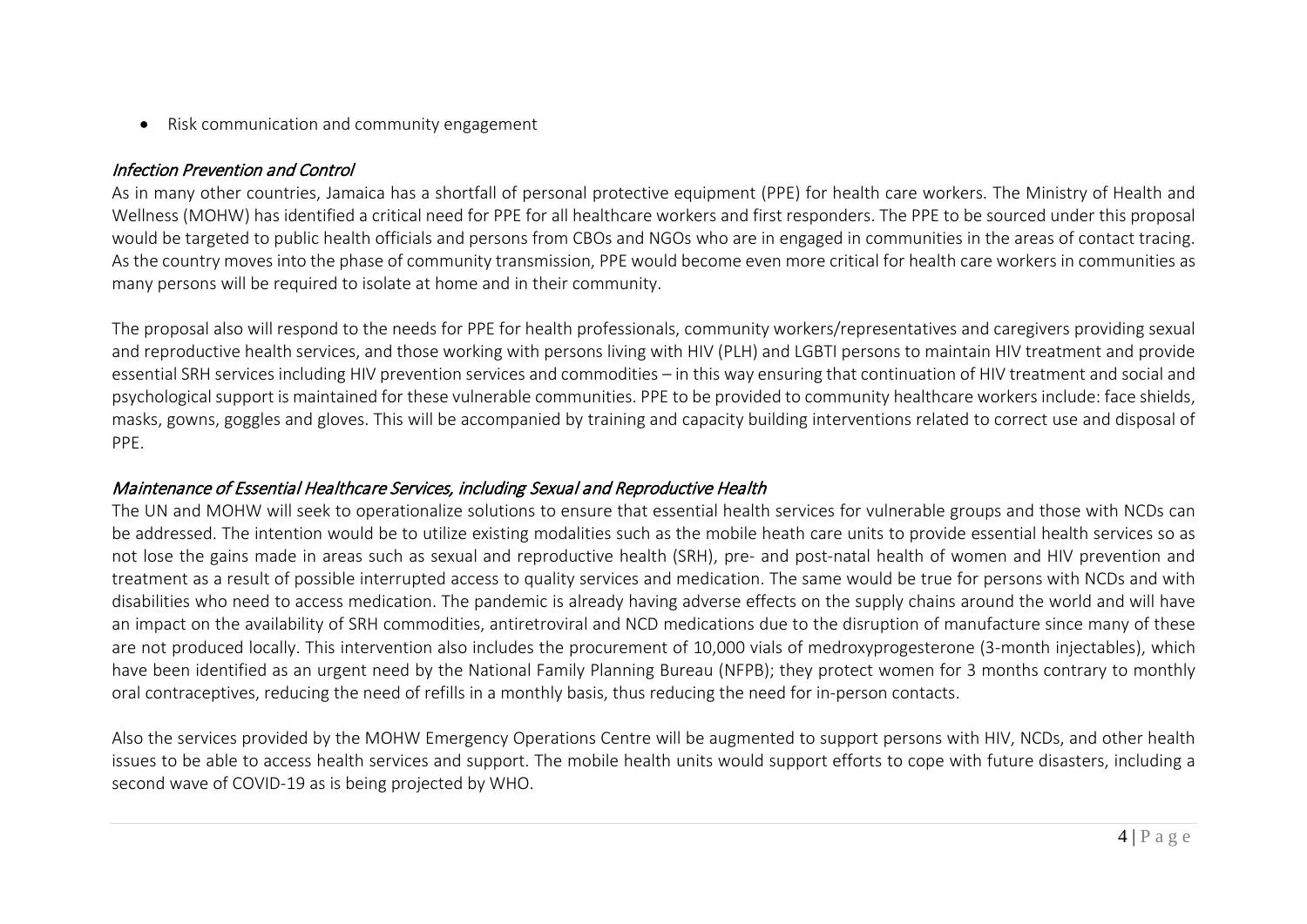#### Case Management

Early projections indicate that Jamaica would have approximately 6,868 cases of COVID-19 by May 2020 and an increase of approximately 229 new cases per day; it is estimated that 1,030 persons will be hospitalized with severe cases and 343 persons will require critical care. To support patients in hospital, and to ensure equality and non-discrimination among high-dependency patients and those in ICU, there is a need to increase the number of ventilators as these pieces of equipment provide the best chance of survival for patients worst affected by COVID-19; donors such as the European Union have provided Jamaica with new ventilators. This proposal will not provide ventilators, but proposes to supply critical pieces of equipment that work alongside ventilators for optimal results. These include pulse oximeters, oxygen concentrators and monitors – which are relatively inexpensive compared to ventilators, but which are required for their effective use.

#### Risk Communication and Community Engagement

The focus of this solution would be to allow the MOHW in collaboration with PAHO, UNFPA and UNAIDS, to update and implement the country's risk communication and community engagement (RCCE) plans related to COVID-19, which will provide the foundation for communicating to the public on a regular basis what is known about COVID-19, what is being done, and actions to be taken by communities. In support of communities and the most vulnerable groups, this solution will identify people who may be at risk of being discriminated against or excluded, such as persons with disabilities, LGBTI people and people affected by extreme poverty. This solution will involve the production of health promotional materials and guidelines in digital and other formats targeted to communities, and will be designed to meet the needs of vulnerable populations. Special emphasis will be placed on providing guidelines for persons where it may be difficult to observe social distancing and sanitation practices and those who may not have access to the internet.

# III. What is the specific need/problem the intervention seeks to address?

*Summarize the problem. Apply [a gender lens](https://www.unwomen.org/en/news/stories/2020/3/news-checklist-for-covid-19-response-by-ded-regner) to the analysis and description of the problem. [1,500 word limit]*

COVID-19 is expected to spread rapidly in Jamaica in the coming weeks and certainly by May 2020 when the country moves from the phase of localized clusters (in which most of the cases can be managed individually) to uncontrolled acceleration in which the majority of cases involve an unknown source of infection with an infection rate that is accelerating, resulting in exponential to fast linear growth in the number of new cases. From as early as February 2020, the Government of Jamaica recognized the risk posed by COVID-19 on the country's socioeconomic development spheres and began the process of employing a number of tools and approaches to respond to the impending threat. To protect lives and manage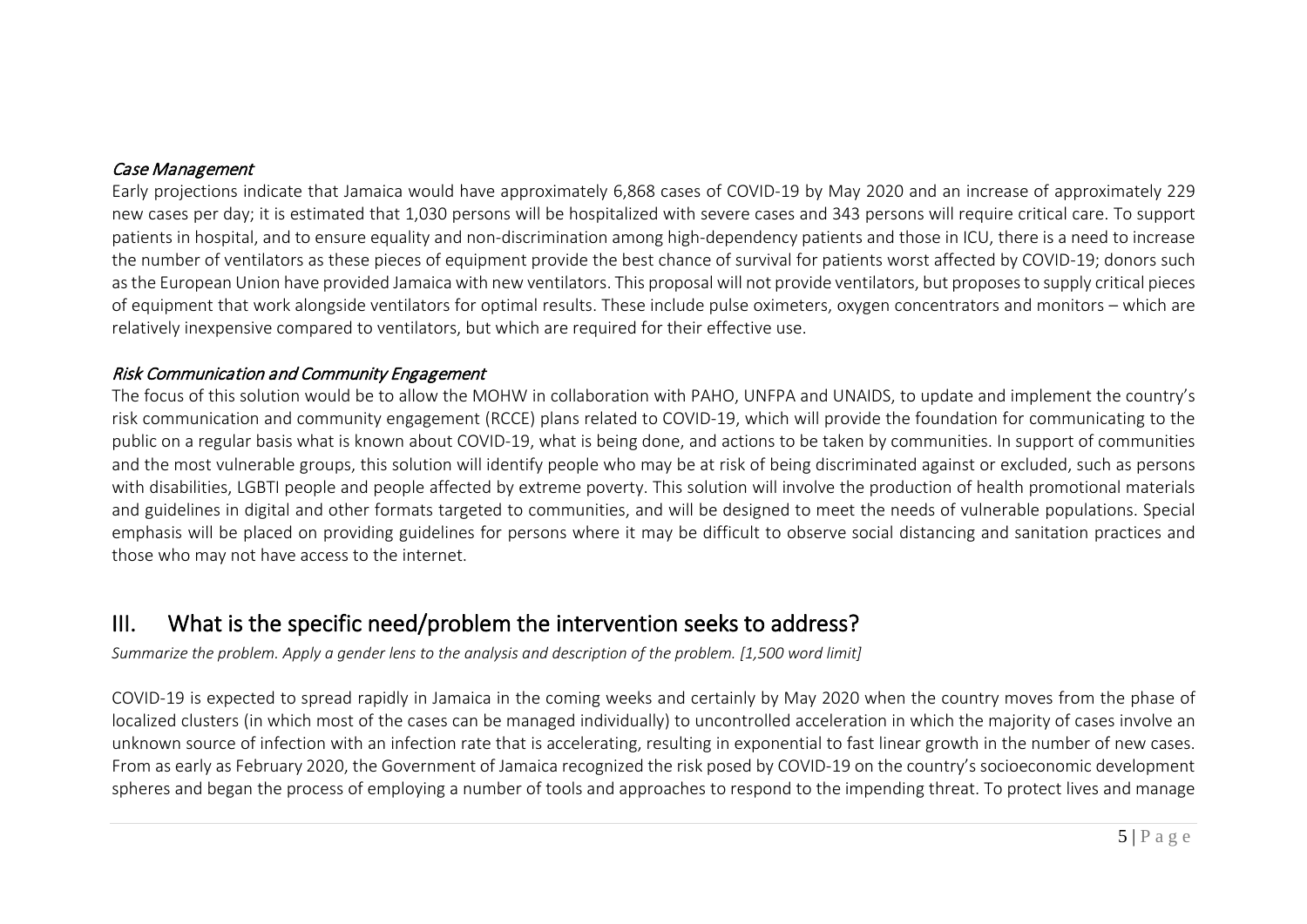the capacity of the health care system some of the Jamaican responses have included to date: declaring a country-wide state of emergency under the Disaster Risk Management Act (2015), allowing the state extraordinary powers, which allow for enforcement of social distancing and other pandemic control measures as well as peace keeping and other security measures; island-wide curfews and bans on some economic activities that pose the most significant threats; and lockdowns (for the parish St Catherine only) to slow the spread and flatten the curve. Other measures being enforced are social/physical distancing strategies such as closing of schools, work from home, closure of non-essential services and entertainment events, providing protective measures for the older and other vulnerable groups, increasing travel restrictions, effective use of PPE, testing and contact tracing, activating the Ministry of Health Emergency Operations Centre (MOH EOC), making mandatory the wearing of masks in public space, limiting the number of persons allowed to gather, as well as the roll-out of a communications campaign which has focused on providing facts about COVID-19 and actions that can be taken at all levels to curb the spread such as washing hands as well as sanitization.

As of 10May 2020, there are 502 confirmed cases of COVID-19 in Jamaica. Contrary to the situation in other countries, the percentage of women infected is significantly higher than men. From the total number of confirmed cases, 61 per cent (303 cases) are females and 38 per cent (199 cases) are males. Ages of all confirmed persons range from 2 years to 87 years. There have been 9 deaths.

The difficulty in observing social distancing and maintaining sanitation practices at the workplace has resulted in a large cluster of COVID-19 cases being identified at a worksite that employs predominantly women, which may have led to the feminization of the epidemic in Jamaican context. The resultant closure of this and several other similar workplaces has resulted in financial downturn and hardship for these women and the families that they support. In Jamaica, 45.2 per cent of households are headed by women, who will be impacted significantly in this public health emergency (Jamaica Survey of Living Conditions 2017). These challenges will be added to women's other usual responsibilities where they provide the majority of unpaid care work and labour within the home during regular times as well as times of crisis or lockdown. The focus on the observation of social distancing and sanitation practices becomes critical especially with the impending community transmission, as large-scale community engagement is needed to facilitate appropriate behaviour change. A critical message to impart to communities is the continued availability of essential health services such as contraceptive care, and sexually transmitted infection (STI) and HIV prevention and control (see Solution 1 above).

It is also important to ensure protection of health professionals, which will impact significantly women working on the front line and in essential health services. More than 70 per cent of the health professionals in Jamaica are nurses and 98 per cent of the nurses are female. However, there is an estimated shortage of PPE to ensure protection as the number of COVID-19 cases increases. Furthermore, there is an increasing stigma against nurses by the general public associated with the risk of infection.

In order to address the adverse socioeconomic impacts on Jamaica due to COVID-19, Jamaica has begun to implement a fiscal and monetary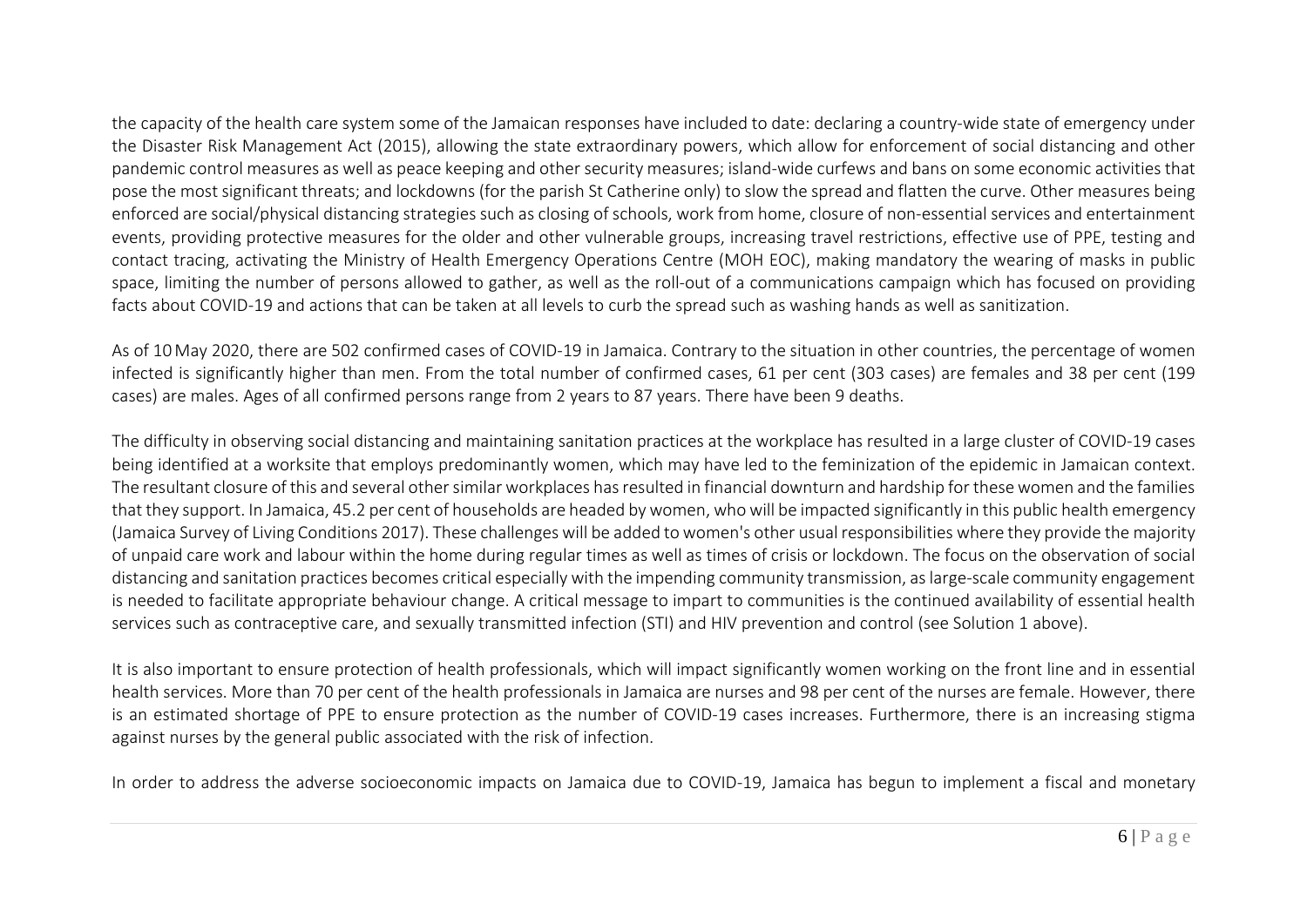stimulus package to support affected households and businesses. Regarding the fiscal stimulus, a US\$72 million COVID-19 contingency fund has been established - supported by a reduction in the General Consumption Tax (GCT) from 16.5 per cent to 15.0 per cent. Micro, Small and Mediumsized Enterprises (MSMEs) will also benefit from a US\$7.2 million MSME tax credit which supports cash flow.

Whilst these interventions will provide some needed support they will not meet many of the needs and as such the interventions addressed here will complement the Government's funding initiatives as well as the contributions and donations of other development partners. The three solutions addressed above are intended to respond to specific needs as follows:

| Solution                                     | <b>Needs Addressed</b>                                                                                                                                                                                                                                                                                                                                                                                                                                                                                                                                                                                                                                                                                                                    |
|----------------------------------------------|-------------------------------------------------------------------------------------------------------------------------------------------------------------------------------------------------------------------------------------------------------------------------------------------------------------------------------------------------------------------------------------------------------------------------------------------------------------------------------------------------------------------------------------------------------------------------------------------------------------------------------------------------------------------------------------------------------------------------------------------|
| Infection Prevention and Control             | Suppress the transmission of the virus in communities through contact tracing that<br>1.<br>would allow for better disaggregated data collection and capturing lessons learned to<br>better manage future epidemics including another possible wave of COVID-19 as<br>predicted by WHO and the CDC<br>Protect female and male public health care workers and caregivers ensuring that all<br>2.<br>necessary preventive and protective measures are taken to minimize occupational<br>safety and health risks for first responders                                                                                                                                                                                                        |
|                                              | Increased capacity in the correct and appropriate use of PPE<br>3.                                                                                                                                                                                                                                                                                                                                                                                                                                                                                                                                                                                                                                                                        |
| Maintenance of Essential Healthcare Services | Respond to the needs of vulnerable groups and persons living in poor and vulnerable<br>1.<br>communities for access to health services and medications for NCDs and HIV as well as<br>for sexual and reproductive products and services especially for women and girls and<br>guarantee the long-term treatment could be maintained<br>Providing equal and non-discriminatory access to family planning services and sexual<br>reproductive health (including commodities), maternal and new-born health care, and<br>access to quality treatment and infection control and prevention measures for persons<br>living with HIV, to vulnerable persons, with a focus on women and girls, persons living<br>with HIV and in extreme poverty |
| Case Management                              | Provide critical equipment and supplies to support high dependency patients towards<br>1.<br>realizing the best health outcomes for the critically ill<br>Increase the capacity to provide effective and impartial responses to the emerging<br>2.                                                                                                                                                                                                                                                                                                                                                                                                                                                                                        |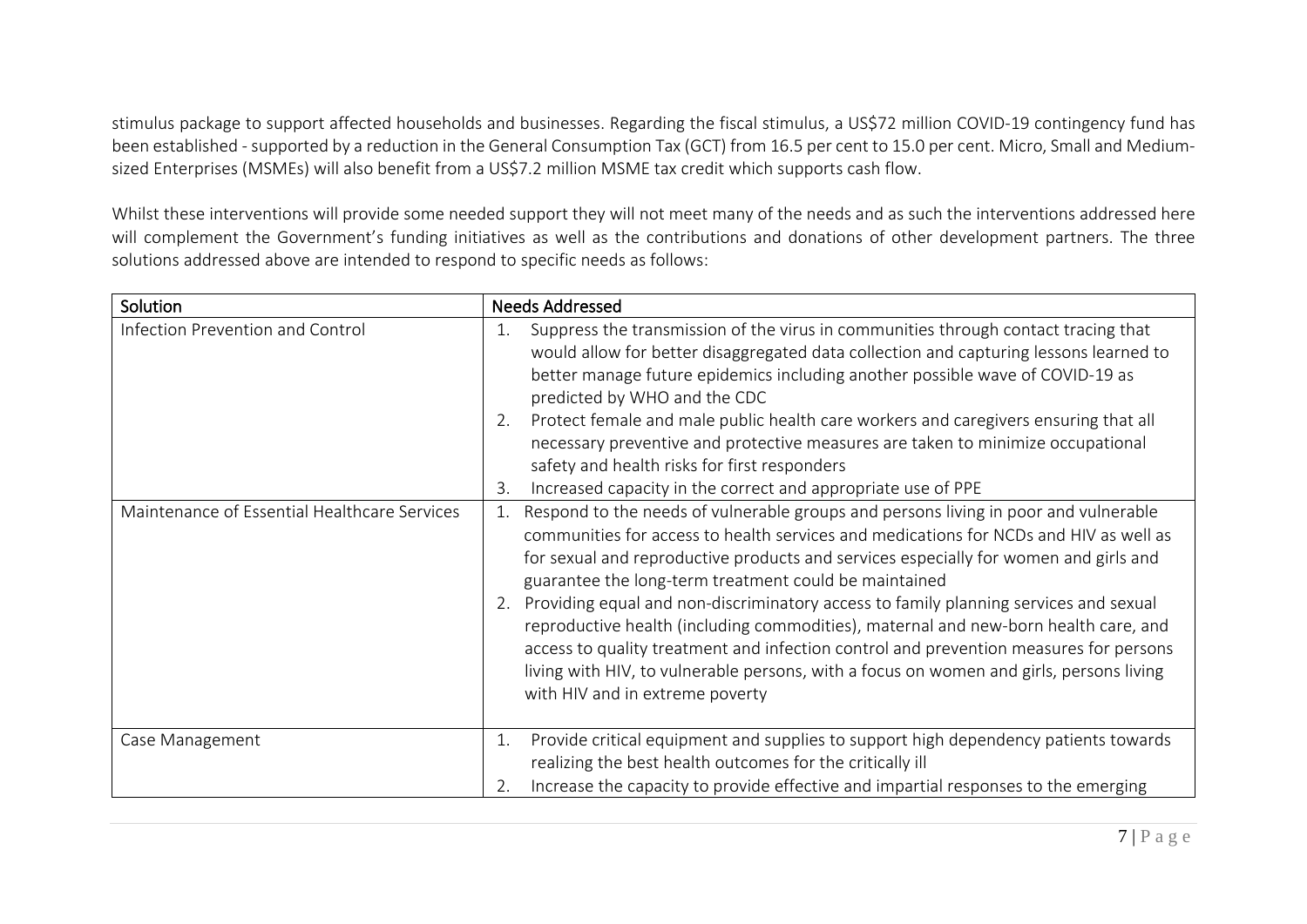<span id="page-7-1"></span><span id="page-7-0"></span>

| Solution                                       | <b>Needs Addressed</b>                                                                                                                                                                                                                                                                                                                                  |
|------------------------------------------------|---------------------------------------------------------------------------------------------------------------------------------------------------------------------------------------------------------------------------------------------------------------------------------------------------------------------------------------------------------|
|                                                | health sector challenges                                                                                                                                                                                                                                                                                                                                |
| Risk Communication and Community<br>Engagement | Information on the prevention, early diagnosis of the disease are available and adapted<br>to specific needs, including those of persons with disabilities, and children.<br>Contribute to eradicate stigma, discrimination, racism and xenophobia through the<br>dissemination of accurate, clear and evidence-based information and awareness-raising |
|                                                | campaigns.<br>Facilitate two-way communication between first responders and communities to obtain<br>3.<br>information on what communities need and also to be able to work with them to<br>identify potential cases in an attempt to reduce transmission                                                                                               |
|                                                | Creating meaningful involvement of health care personnel in communities thereby<br>4.<br>shaping social norms and building social capital, trust, and community cohesion<br>catalysing the impact of health messages                                                                                                                                    |

### IV. How does this collaborative programme solve the challenge? Please describe your theory of change.

*Describe programme approaches, methods, and theory of change, and explain why they are the appropriate response to the problem. State results and interim solution(s) you are proposing. Please highlight how the solution(s) is data driven; if it employs any innovative approaches; if it applies a [human rights-based](https://www.ohchr.org/EN/NewsEvents/Pages/COVID19Guidance.aspx)  [approach](https://www.ohchr.org/EN/NewsEvents/Pages/COVID19Guidance.aspx)[3](#page-7-0) and how is it based on the principle of "build back better". [1,500 word limit]*

The COVID-19 pandemic is expected to result in Jamaica's economy declining by about 5.6 per cent for 2020. It is important to note that these projections are based on early information of the impact of COVID-19. Therefore, the projections are a function of several factors including the pathway of the pandemic, the intensity and efficacy of containment efforts, the extent of supply disruptions, tightening in global financial market conditions, and volatile commodity prices. In April 2020, credit rating agencies such as Standard and Poor (S&P) and Fitch have revised their respective outlooks for Jamaica. The change reflects the shock to Jamaica from the coronavirus pandemic, which is expected to result in a sharp contraction in its main sources of foreign currency revenues – tourism, remittances and alumina exports<sup>[4](#page-7-1)</sup>. The tourism and transport sectors (with

<sup>&</sup>lt;sup>3</sup> Please refer to [OHCHR COVID19 Guidance](https://www.ohchr.org/EN/NewsEvents/Pages/COVID19Guidance.aspx)

<sup>4</sup> https://www.fitchratings.com/research/sovereigns/fitch-revises-jamaica-outlook-to-stable-affirms-at-b-10-04-2020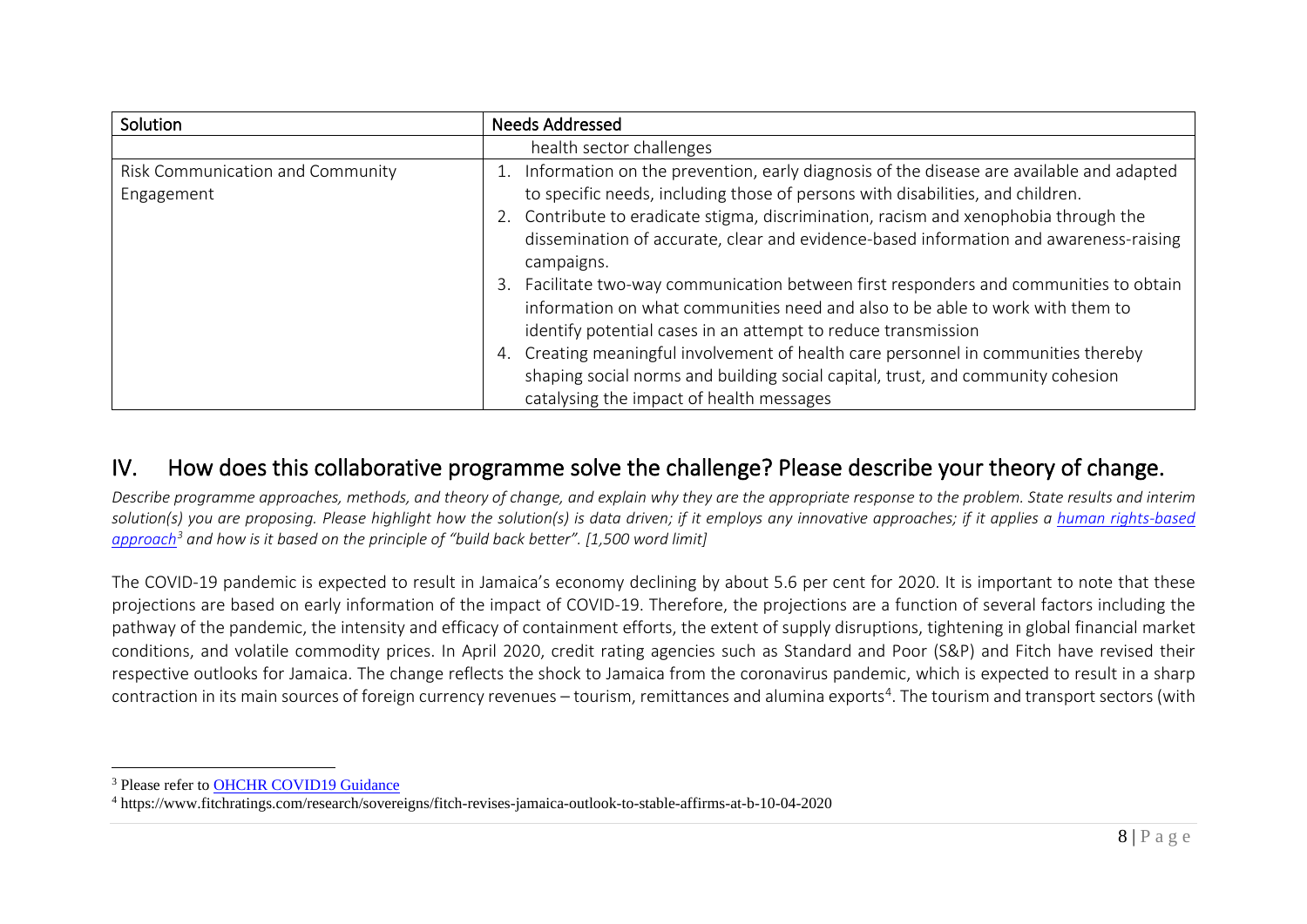<span id="page-8-1"></span><span id="page-8-0"></span>female:male employee ratios of 62:38 and 21: 79 respectively<sup>[5,](#page-8-0)[6](#page-8-1)</sup>) are expected to be the hardest hit as travel restrictions are implemented across the world. Additionally, the IMF has just reassessed the prospect for growth for 2020 and 2021, declaring that Jamaica has entered a recession – as bad as or worse than in 2009. The IMF projects recovery in 2021 only if the world succeeds in containing the virus and takes the necessary economic measures. In the face of such an unprecedented situation in recent history, the creativity of the response must match the unique nature of the crisis – and the magnitude of the response must match its scale. No country will be able to exit this crisis alone.

An effective response to COVID-19 requires a coordinated, decisive, and innovative policy action from the world's leading economies, and maximum financial and technical support for the poorest and most vulnerable people and countries, who will be the hardest hit. Given the world's extensive economic and social interrelationships and trade— we are only as strong as the weakest health system.

This section will provide a clear description and illustration of how the solutions presented above will assist Jamaica in achieving the intended goals of flattening the curve, suppressing the transmission of COVID-19 and importantly saving lives. Regardless of the scale of an intervention or the amount of resources made available it is clear that in this medical and humanitarian emergency all resources are required in the shortest possible time to meet the emerging needs posed by the spread of the disease and within the context of limited fiscal resources of the state. Whilst resources are pledged globally and there is keen interest of development partners to contribute, there are time lags in the allocation and distribution of resources from development partners to country and there may also be disparities in what development partners may be willing and able to support in relation to country priorities. This proposal is therefore intended to fill some necessary gaps and provide an overall contribution to the larger outcomes being pursued by the Government.

The range of early, coordinated and targeted measures presented in the three solutions are needed to help significantly reduce the spread of COVID-19 and to suppress the transmission even as the country enters the community transmission phase. The interventions described above proactively respond to the needs of the Government and will assist to swiftly address the spread of the disease on a number of fronts and specifically among the most vulnerable and has the potential to reduce the overall health impacts on the population especially persons living with NCDs and other vulnerable groups such as persons with disabilities, those living with HIV, and women and girls. Thus, while research shows that measures such as social distancing and curfews curtailing the movement of people are already having positive impacts on containment, PPE and risk communication for example will also be key contributors to reducing the spread. Additionally, the proposal as structured anticipates potential health inequalities and seeks to address these for vulnerable groups - ensure that the needs of these groups are met with respect to COVID-19 as well as for other health related areas such as those dealing with sexual and reproductive health. The other health priorities addressed within this

<sup>5</sup> This industry captures most of tourism's direct contribution to Real Value Added

<sup>6</sup> https://statinja.gov.jm/LabourForce/NewLFS.aspx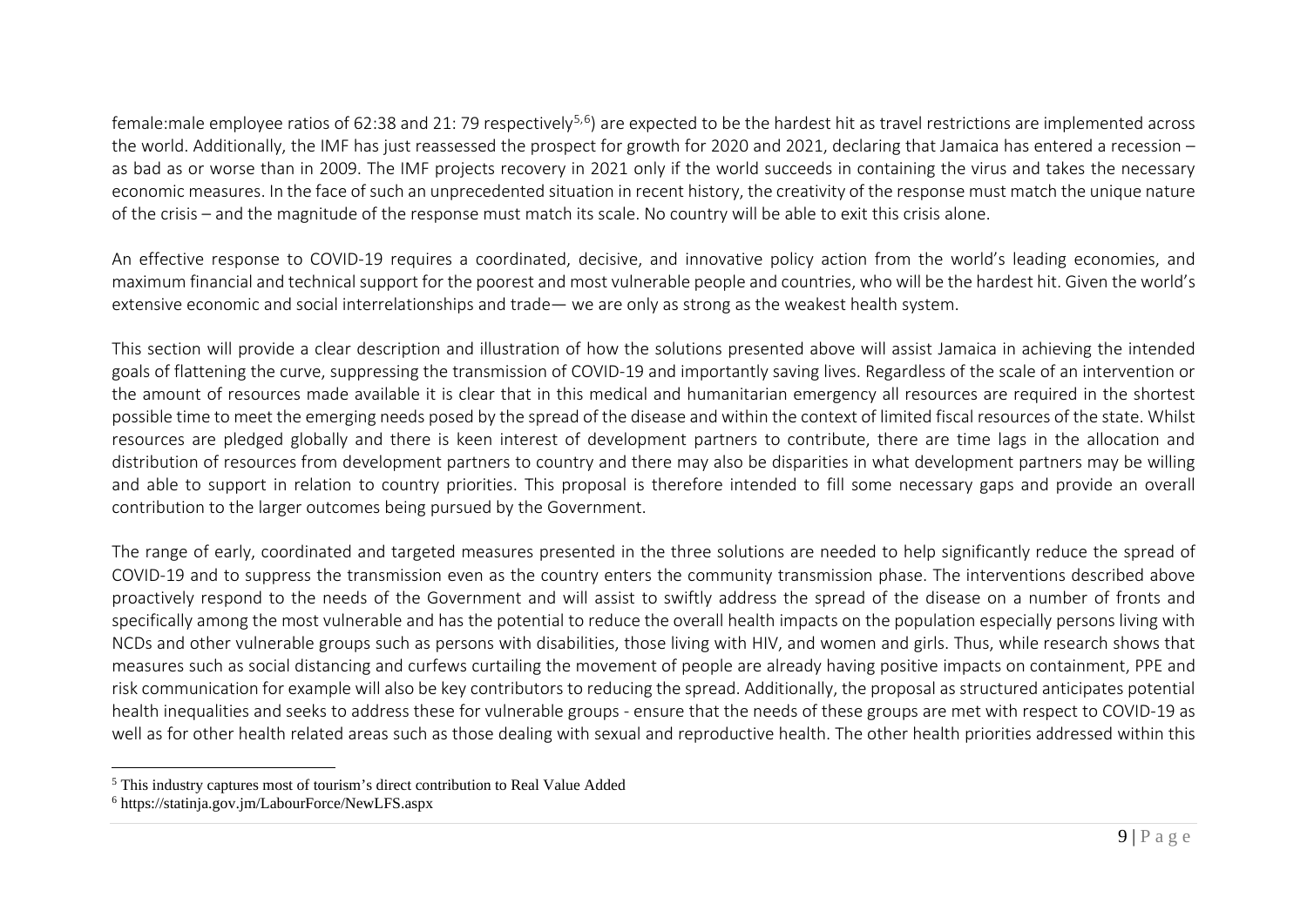proposal – needs such as those related to access to pre- and postnatal care, availability and accessibility of safe delivery of services for non COVIDrelated illnesses, the prevention of unintended pregnancies – and especially amongst the most vulnerable would be a game changer as these address not only the medical dimensions of the pandemic but also the human rights and gender-specific consequences of measures that must be part of the overall health response. The most vulnerable in the face of this crisis are those who are already at risk: those already living in highly concentrated and under-served areas, those whose lives have already been upended for other reasons and who lack access to basic social and political protections or to any support systems. Jamaica, with a significant informal sector is especially vulnerable. The risk for the disease to take a deep foothold in fragile contexts and in poor and densely populated urban areas, unable to self-isolate, would leave us all at risk as the virus continues to spread across the globe. This proposal and the solutions proposed will create the lens through which the vulnerable will be seen and their health needs addressed.

Building on, and enhancing the efficiency of existing initiatives such as the National Emergency Operations Centre would facilitate access to telemedicine services for areas such as family planning allowing issues around areas such as contraception, antenatal and post-natal care, HIV, sexually transmitted infections and their prevention, as well as sexual behaviour to be addressed for example. The Operations Centre and those working there will be equipped to connect patients with relevant experts who can offer remote counselling in confidential manner to a range of vulnerable groups.

The COVID-19 pandemic is a rapidly evolving situation and takes on varying patterns, even in countries and across communities. It is therefore imperative that RCCE plans are adapted to the local context. Preparedness and response activities would be conducted in a participatory, community-based manner that are informed and continually optimized according to community feedback to detect and respond to concerns, rumours and misinformation. Changes in preparedness and response interventions would be announced and explained ahead of time and be developed based on community perspectives. Responsive, empathic, transparent and consistent messaging through trusted channels of communication, using community-based networks and key influencers and building capacity of local entities, would be essential to establishing authority and trust.

This proposal and the interventions contained herein recognize that is quite likely that the burden of COVID-19 will likely fall hardest among the most vulnerable groups and therefore activities are designed to honour the pledge of "leaving no one left behind".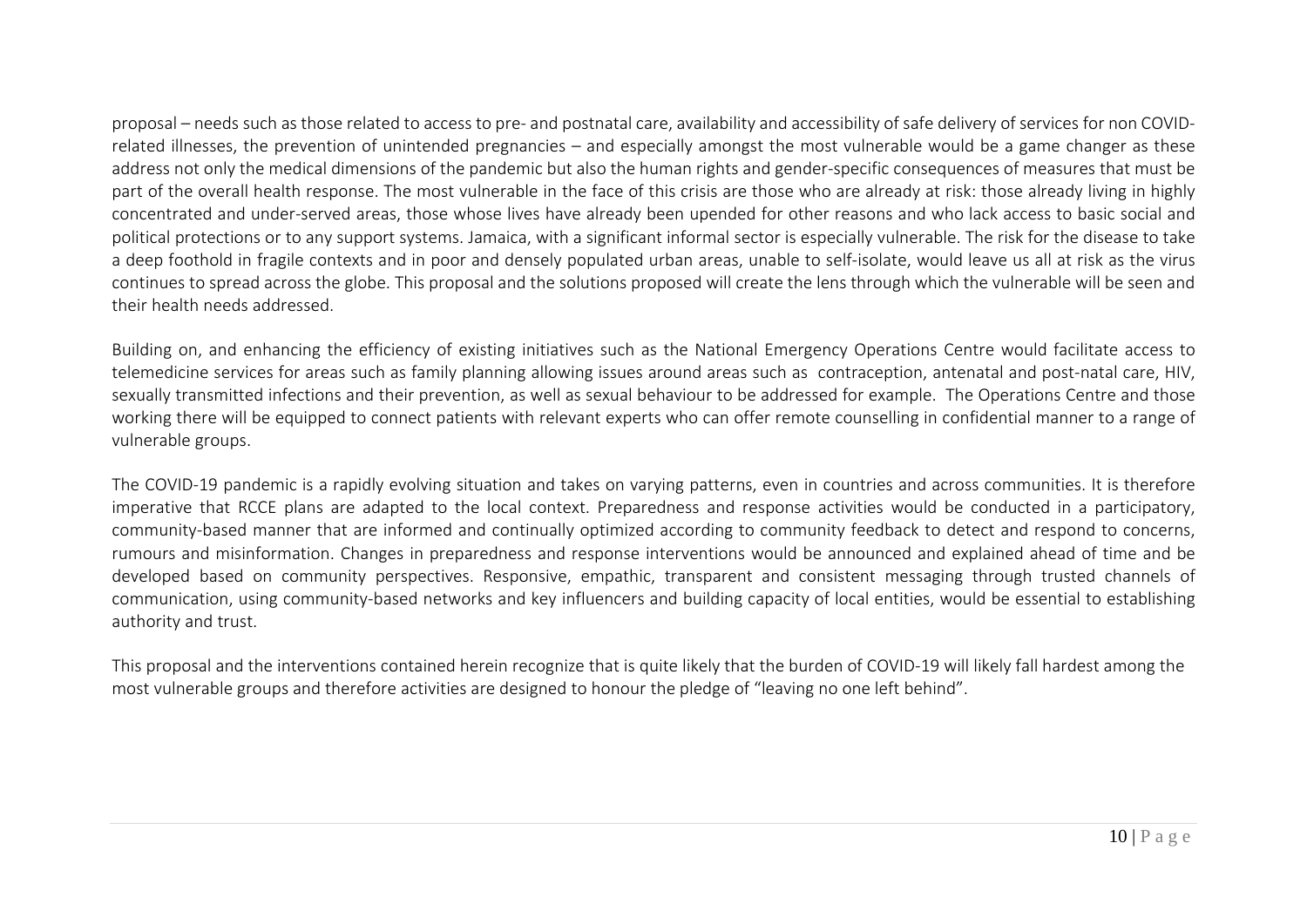### V. Documentation

*Attach/provide hyperlinks to documents/analysis prepared at the UNCT level with government counterparts to assess the potential cumulative impacts of COVID-19. Please indicate if the UNCT has completed and posted the National Plan for Combating COVID-19 on the WHO partner portal. [1,500 word limit]*

- Ministry of Health and Wellness Jamaica National Plan to Combat COVID-19
- PAHO/WHO Jamaica Country National Plan to Combat COVID-19
- Ministry of Health and Wellness Vision for Health 2030 Ten Year Strategic Plan 2019-2030. May 2019. Available at: <https://www.moh.gov.jm/data/vision-for-health-2030-ten-year-strategic-plan-2019-2030/>
- PAHO-WHO Country Cooperation (CCS) Jamaica 2017-2022. Available at: https://iris.paho.org/handle/10665.2/51868
- The UN Framework for the Immediate Socio-Economic Response to COVID-19 "Shared responsibility, global solidarity and urgent action for people in need". March 2020. Available at: [https://unsdg.un.org/sites/default/files/2020-03/SG-Report-Socio-Economic-Impact-of-](https://unsdg.un.org/sites/default/files/2020-03/SG-Report-Socio-Economic-Impact-of-Covid19.pdf)[Covid19.pdf](https://unsdg.un.org/sites/default/files/2020-03/SG-Report-Socio-Economic-Impact-of-Covid19.pdf)
- World Health Organization. COVID-19: Operational guidance for maintaining essential health services during an outbreak. Interim guidance 25 March 2020. Available at [https://www.who.int/publications-detail/covid-19-operational-guidance-for-maintaining-essential-health](https://www.who.int/publications-detail/covid-19-operational-guidance-for-maintaining-essential-health-services-during-an-outbreak)[services-during-an-outbreak](https://www.who.int/publications-detail/covid-19-operational-guidance-for-maintaining-essential-health-services-during-an-outbreak)
- World Health Organization. Critical preparedness, readiness and response actions for COVID-19. Interim guidance 22 March 2020. Available at:<https://www.who.int/publications-detail/critical-preparedness-readiness-and-response-actions-for-covid-19>

Jamaica's National Plan for Combating COVID-19 has been completed and posted on the WHO partner portal.

# VI. Target population

*Describe and estimate the direct users of the solution and potential impact on beneficiaries. Be explicit on who has established the need (plans, national authorities, civil society, UN own analysis, or citizens). [1,500 word limit]*

Regarding the area of *Infection Prevention and Control*, which focuses on the provision of PPE, the direct users of the solution are the health care workers and community workers operating/delivering much need services at all levels of the health care system particularly in communities. It is expected that IPC practices will be bolstered by ensuring that health care workers are protected while also helping to supress the spread. By focusing on health care workers conducting contact tracing including those from CBOs and NGOs, the proposed action will support further scaling up of containment efforts as the country approaches the phase of community spread. During this phase, first responders should experience an increase in demand for their services. Additional PPE will be required to ensure the effective delivery of their services.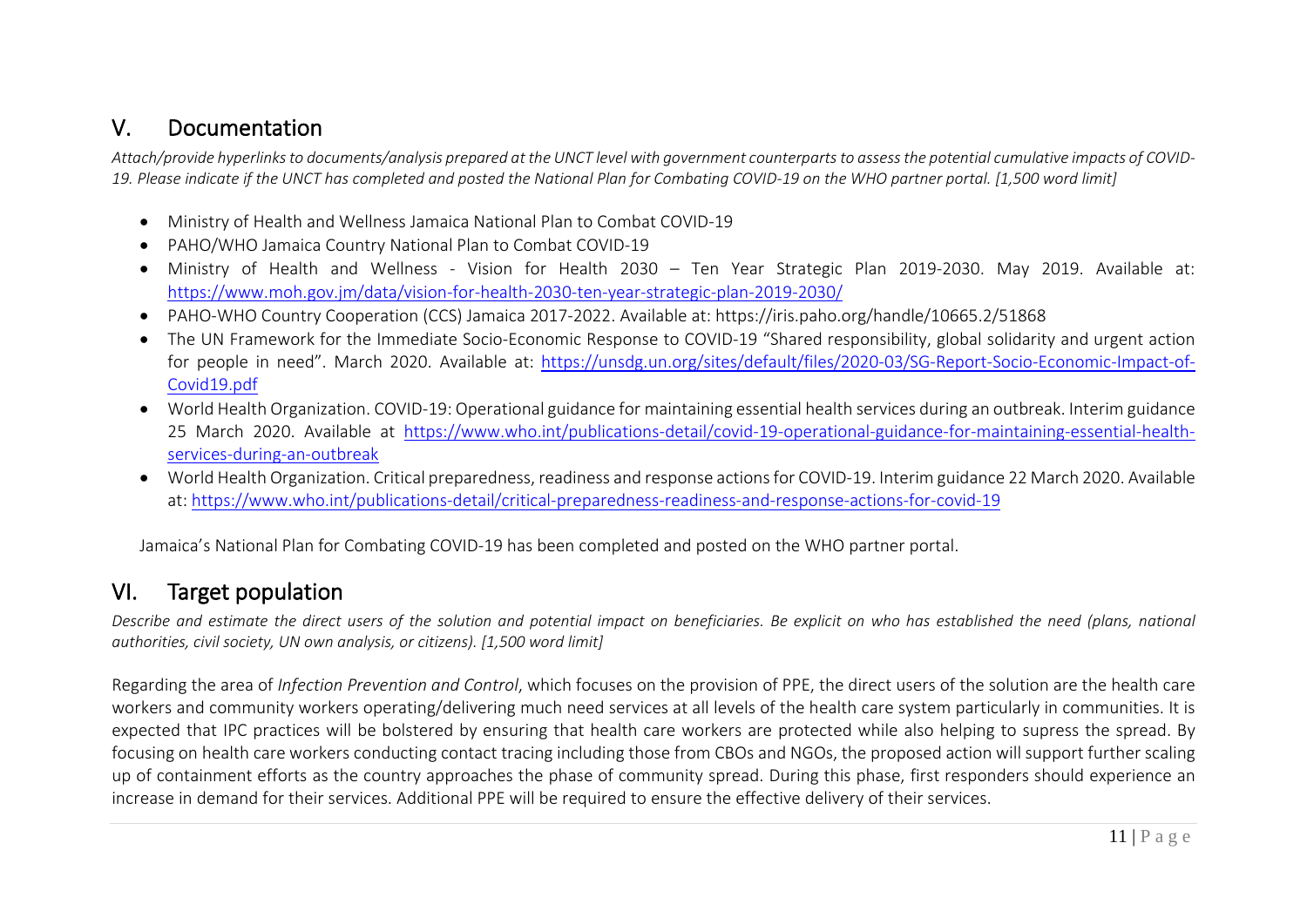| Solution<br><b>Direct Users</b>                                                                                                                                                                                                               | <b>Potential Impact</b>                                                                                                                                                                                                                                                                                              | <b>Beneficiaries</b>                                                                                                                                                                                                                                                                                                                                                                                                                                                                                                                            | Comment                                                                      |
|-----------------------------------------------------------------------------------------------------------------------------------------------------------------------------------------------------------------------------------------------|----------------------------------------------------------------------------------------------------------------------------------------------------------------------------------------------------------------------------------------------------------------------------------------------------------------------|-------------------------------------------------------------------------------------------------------------------------------------------------------------------------------------------------------------------------------------------------------------------------------------------------------------------------------------------------------------------------------------------------------------------------------------------------------------------------------------------------------------------------------------------------|------------------------------------------------------------------------------|
| Infection Prevention<br>Public healthcare<br>and Control<br>providers working in<br>communities,<br>including public<br>health nurses,<br>contact tracers,<br>caregivers,<br>community workers<br>and leaders, civil<br>society organizations | 1. Increase protection of public<br>health care workers and<br>caregivers, including the<br>midwifery workforce<br>2. Supressed transmission of the<br>virus in communities due to<br>increases in more targeted<br>contact tracing<br>3. Access to protective<br>equipment needed for each<br>phase of the epidemic | 1. Public healthcare workers<br>assigned to communities -<br>such as public health nurses,<br>contact tracers, caregivers,<br>community leaders, civil<br>society organizations,<br>community leaders<br>The general population, but<br>2.<br>particularly vulnerable groups<br>such as - immuno-<br>compromised persons,<br>persons with disabilities,<br>persons living with HIV,<br>persons with NCDs, persons<br>living in poor and marginalized<br>communities who lack access<br>to many basis social services,<br>women and girls, LGBTI | The Ministry of<br>Health and Wellness<br>indicated the need<br>for more PPE |

Regarding the area of *Maintenance of Essential Healthcare Services*, the focus is on ensuring that essential health services related to NCDs, sexual and reproductive health, maternal and new-born health care, provision of HIV treatment are maintained even as health system and communities deal with COVID-19. The emphasis is on ensuring continued equal and non-discriminatory access to these services for the most vulnerable groups, including the elderly, women and girls in vulnerable conditions, as well as the persons living with HIV.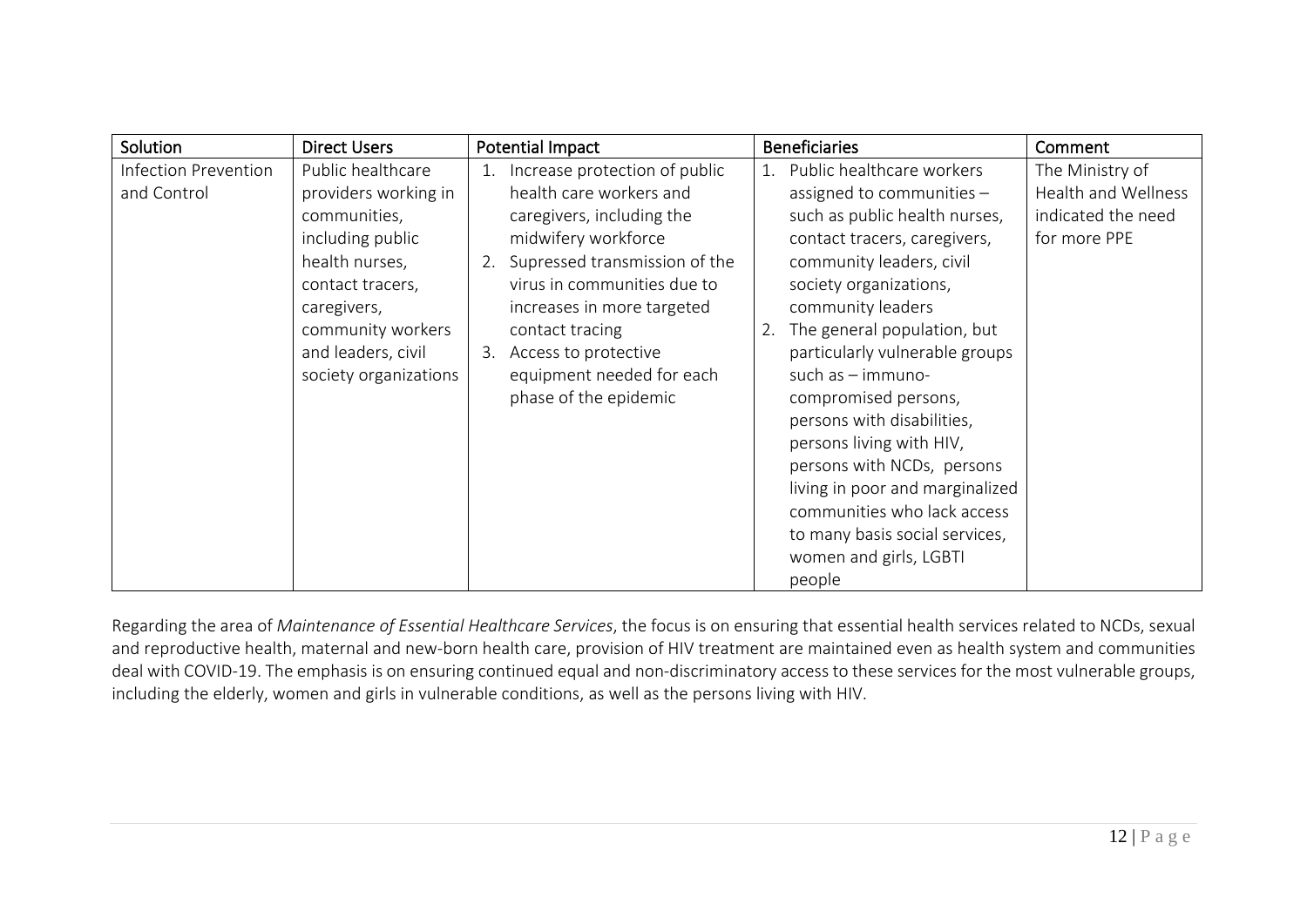| Solution                    | <b>Direct Users</b>    | <b>Potential Impact</b>       | <b>Beneficiaries</b>            | Comment |
|-----------------------------|------------------------|-------------------------------|---------------------------------|---------|
| Maintenance of              | Vulnerable groups      | 1. Allow for the needs of     | The general population, but     |         |
| <b>Essential Healthcare</b> | such as - persons      | vulnerable groups and persons | particularly vulnerable groups  |         |
| Services                    | with disabilities,     | living in poor and vulnerable | such as $-$ immuno-             |         |
|                             | persons living with    | communities to gain access to | compromised persons,            |         |
|                             | HIV, LGBTI persons,    | essential health services and | persons with disabilities,      |         |
|                             | persons living in      | medications for non- COVID 19 | persons living with HIV,        |         |
|                             | poor and               | related matters including     | persons with NCDs, persons      |         |
|                             | marginalized           | sexual and reproductive       | living in poor and marginalized |         |
|                             | communities who        | products and services and HIV | communities who lack access     |         |
|                             | lack access to many    | treatment                     | to many basic social services,  |         |
|                             | basic social services, |                               | women and girls (including      |         |
|                             | women and girls and    |                               | pregnant women and girls),      |         |
|                             | LGBTI people and       |                               | LGBTI people $-$ and may        |         |
|                             | people affected by     |                               | include persons in detention    |         |
|                             | extreme poverty        |                               | and institutions for women,     |         |
|                             |                        |                               | children and the elderly as     |         |
|                             |                        |                               | well as migrants                |         |

Concerning *Case Management*, the proposed solution centres on the provision of critical pieces of equipment that work alongside ventilators for optimal results. This action enhances the capacity of the health care system to treat high-dependency patients and those in ICU. As community spread increases, the likelihood that some persons will require ventilators will increase. As the country approaches the peak of the spread, there is a need to increase the number ventilators and supporting equipment quickly.

| Solution   | <b>Direct Users</b> | Potential Impact                     | <b>Beneficiaries</b>  | Comment                  |
|------------|---------------------|--------------------------------------|-----------------------|--------------------------|
| Case       | Hospitals           | 1. Provision of critical equipment   | High dependency       | The Ministry of Wellness |
| Management |                     | supplies to support high dependency  | patients and those in | indicated the need for   |
|            |                     | patients                             | ICU                   | more ventilators and     |
|            |                     | Increase capacity of the health care |                       | supporting equipment     |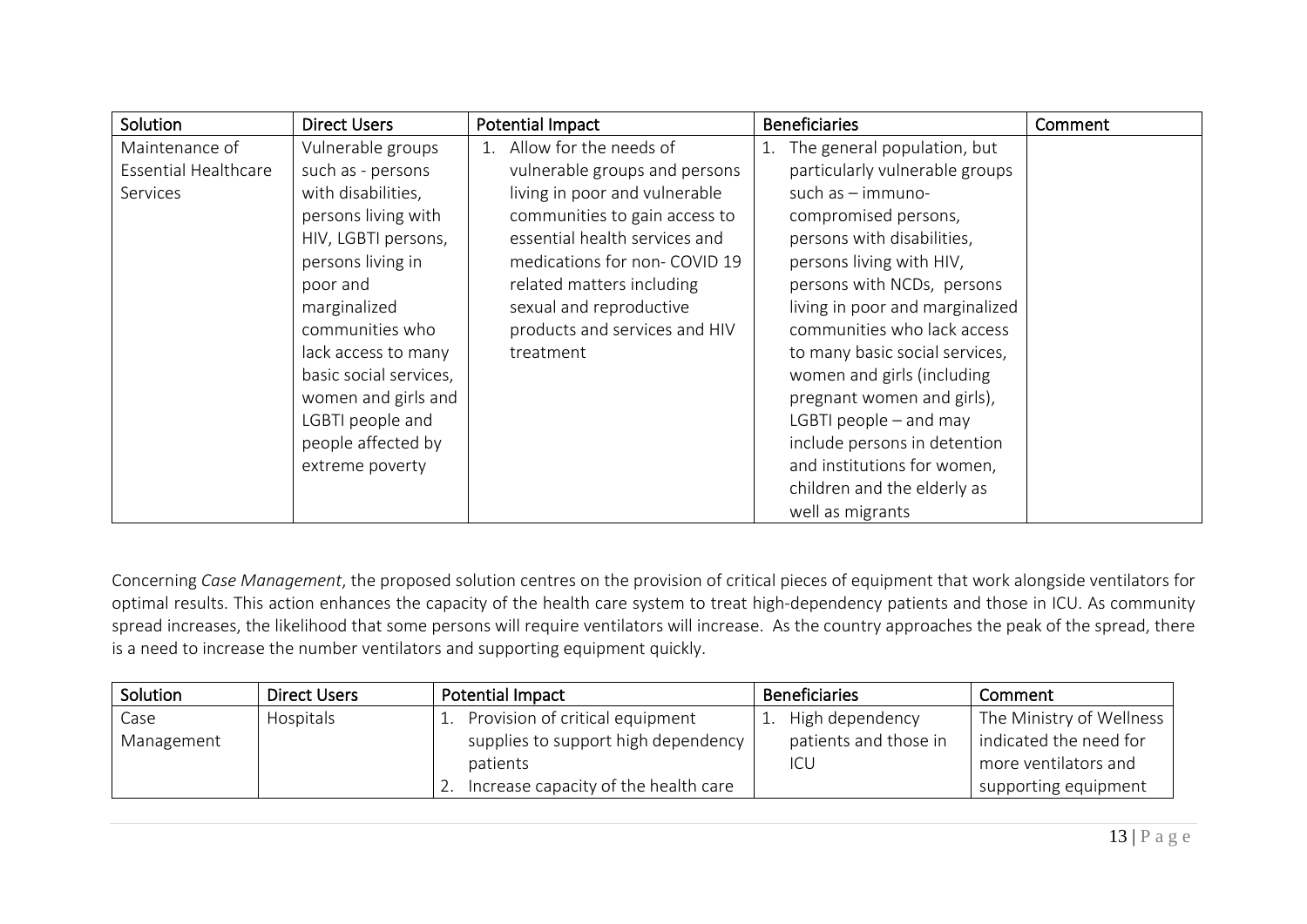| Solution | <b>Direct Users</b> | <b>Potential Impact</b>       | <b>Beneficiaries</b> | Comment |
|----------|---------------------|-------------------------------|----------------------|---------|
|          |                     | system to respond to emerging |                      |         |
|          |                     | challenges                    |                      |         |

Regarding *Risk Communication and Community Engagement*, focus is given to strengthening the country's RCCE plans related to COVID-19. Communicating to all segments of the public on a regular basis on COVID-19 related matters will become increasingly important. The proposed solution will boost the capacity of the MOHW to increase communication particularly to the most vulnerable. This is critical as in some cases access to information via digital means, which is considered both cost effective and wide in reach, may not reach some of the country's most vulnerable.

| Solution      | <b>Direct Users</b> | <b>Potential Impact</b>               | <b>Beneficiaries</b>            | Comment            |
|---------------|---------------------|---------------------------------------|---------------------------------|--------------------|
| Risk          | <b>MOHW</b>         | The facilitation of dissemination of  | Community members and           | This will support  |
| Communication |                     | information related to COVID 19, via  | groups                          | the risk           |
| and           |                     | varying formats, particularly to      | Persons who do not have<br>2.   | communication      |
| Community     |                     | vulnerable groups.                    | ready access to sources of      | and community      |
| Engagement    |                     | Facilitation of two-way<br>2.         | critical information such       | engagement plan    |
|               |                     | communication between first           | as the internet.                | developed by the   |
|               |                     | responders and communities to         | Vulnerable groups such as<br>3. | Ministry of Health |
|               |                     | obtain information on the needs of    | - persons with disabilities,    | and Wellness       |
|               |                     | communities and build effective       | persons living with HIV,        |                    |
|               |                     | working relationships to allow for    | persons living in poor and      |                    |
|               |                     | the identification of potential cases | marginalized communities        |                    |
|               |                     |                                       | who lack access to many         |                    |
|               |                     |                                       | basis social services,          |                    |
|               |                     |                                       | women and girls and             |                    |
|               |                     |                                       | LGBTI people and people         |                    |
|               |                     |                                       | affected by extreme             |                    |
|               |                     |                                       | poverty.                        |                    |

Some of the most vulnerable persons are located in high concentrated and under-served areas and are challenged by lack of access to basic social and economic benefits. The risk for the disease to take a deep foothold in fragile contexts and in poor and densely populated urban areas, unable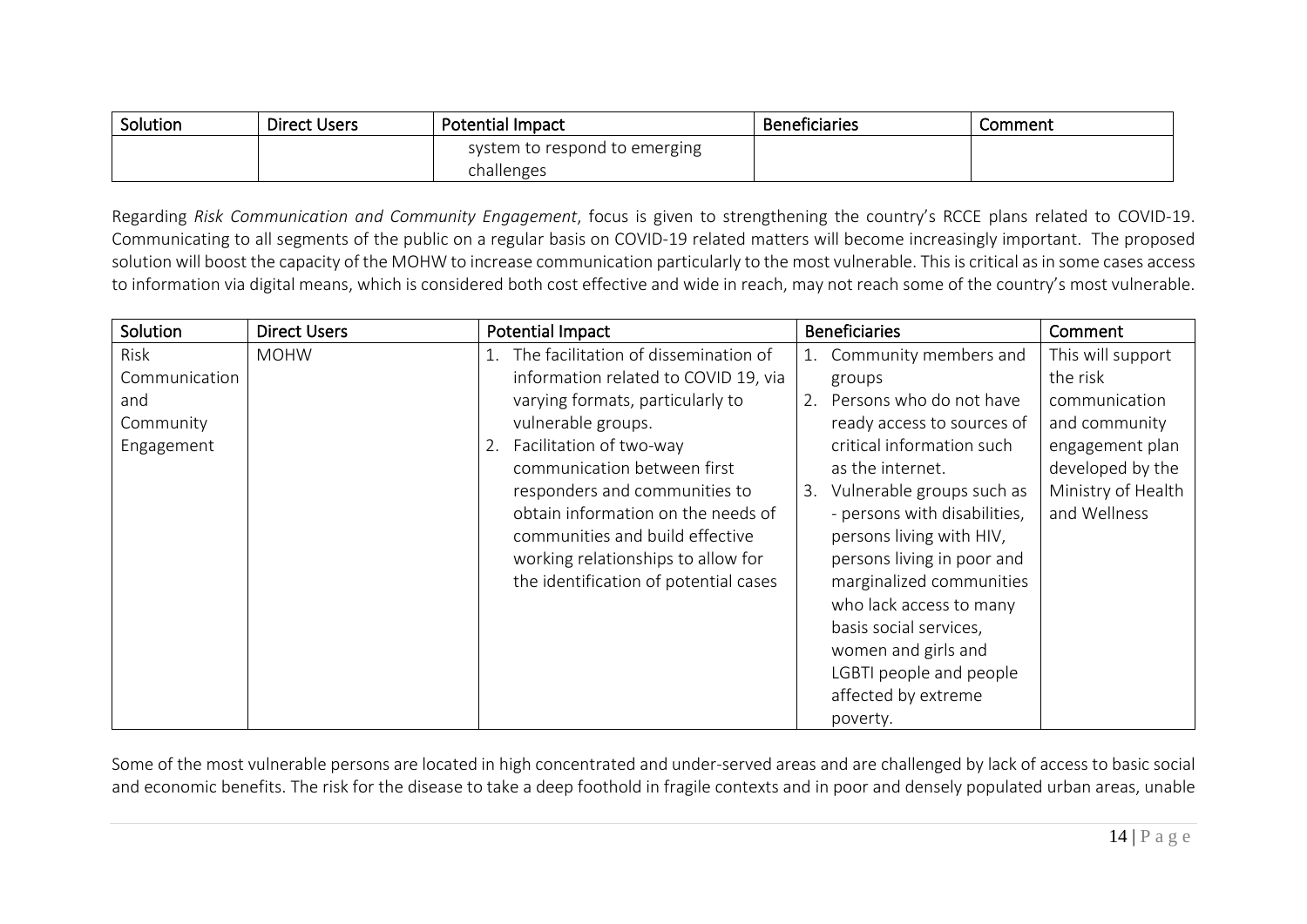to self-isolate, would burden the health system, particularly the divisions operating at the community level. The needs of high risk marginalized, and vulnerable population groups are specifically addressed in this proposal. These will include the elderly, the differently able, women and children, children in state care, those at risk of gender-based violence, the LGBTQ, PLWHIV and the poor among others are addressed.

### VII. Who will deliver this solution?

*List what Recipient UN Organizations (RUNOs) and partners will implement this project and describe their capacities to do so. Include expertise, staff deployed, as well as oversight mechanisms that determine the monitoring and evaluation (M&E) arrangements and responsibilities. Use hyperlinks to relevant sites and the current portfolios of RUNOs so the text is short and to the point. [1,500 word limit]*

#### Pan American Health Organization: PAHO/WHO

PAHO is the specialized international health agency for the Americas. The MOHW and the PAHO/WHO have jointly developed and agreed on the Country Cooperation Strategy 2017-2022 and the Biennial Workplan 2020/2021, which is aligned with the Ten-Year Strategic Plan of the MOHW "Vision for Health 2030".

PAHO works with the Government of Jamaica to improve and protect people's health. PAHO is engaged in technical cooperation with Jamaica to fight communicable and non-communicable diseases and their causes, to increase awareness about mental, to prevent violence against women and girls, to improve maternal and child health, to provision of vaccines, to strengthen health systems, to tackle climate change and its impact in health, to guarantee food safety, to strengthen environmental health surveillance and control, to survey and control zoonotic disease and to respond to emergencies and disasters, including of emerging diseases. PAHO is committed to ensuring that all people have access to the health care they need, when they need it, with quality and without fear of falling into poverty. PAHO promotes the inclusion of health in all public policies and the engagement of all sectors in efforts to ensure that people live longer, healthier lives, with good health as their most valuable resource, leaving no one behind.

PAHO has provided technical and financial support to the MOHW in the Country Response to COVID-19. PAHO provides support coordination of the MOHW to the response to COVID-19, support to the development of national guidelines, as well as the establishment of testing capacity and training for health professionals in infection control and clinical management. While the focus has been on strengthening the epidemiological surveillance capacity, laboratory testing capacity and reorganizing and expanding health services for severe and critical cases of COVID-19, there is the urgent need to further ensure promotion of mental health and psychosocial support to health professionals and the most vulnerable population, as well as maintain essential health services. PAHO/WHO has the capacity to provide technical support to the MOHW on suppressing the transmission of COVID-19 and strengthening the health system in Jamaica.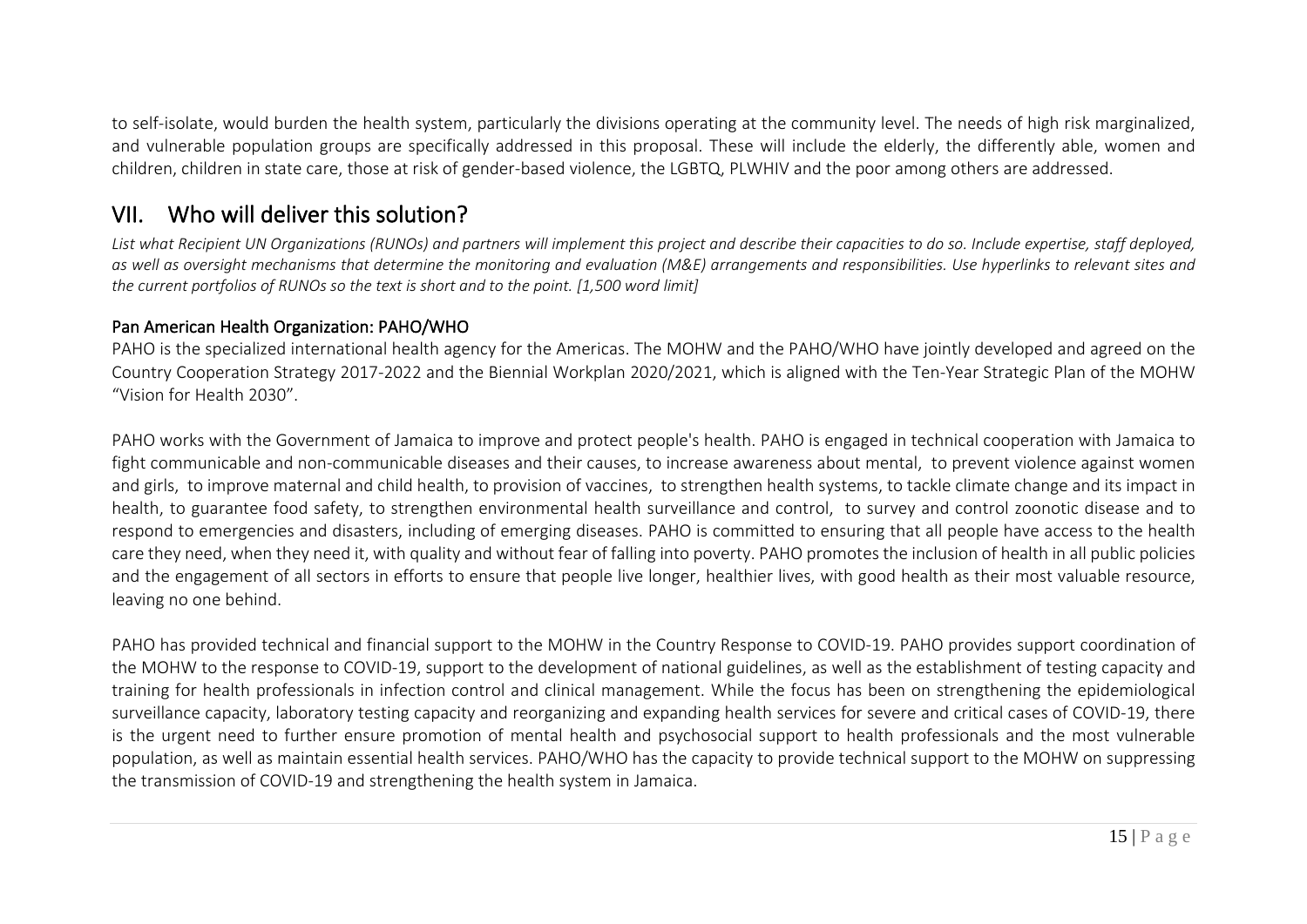PAHO has been working with MOHW for establishment of surveillance capacity for influenza-like illness (ILI) and Severe Acute Respiratory disease for many years, Jamaica has 6 SARI sentinel Site and 70 ILI site, which are assessed and contact trained by PAHO, in the last 2 years PAHO implemented an electronic surveillance system for this surveillance (FLUNET), providing real time data and increase analysis capacity.

PAHO provided training, assessment, incorporation of new technology and quality assurance test to guarantee the reliability and quality of the data provided by National Influenza Center, designated for WHO 49 years ago. NIC also report and use FLUNET making the SARI/ILI surveillance in Jamaica an integrated surveillance with epidemiological and laboratory data. Upon this base build through PAHO MOHW collaboration, PAHO was able to support NIC/MOH to implement SARS-CoV-2 test in the country, weeks before the first case being reported, so Jamaica become ready to detect the virus.

PAHO support the implementation for a surveillance system for COVID-19 cases and contact (GO.DATA), the support included software, hardware and one-to-one training to MOH officers. The use of FLUNET and all the working flow already stablished for it, made successful the implementation of GO.DATA in a short period of time. PAHO has support the enhancement the National Infection Control Program and had trained and provided tool, including isolation and rational use of PPE for infection prevention and control nurses in all public health hospitals and UWI. Those professionals are in front line to guarantee the safety of HCW during the care of COVID 19, and to implement national and international recommendations.

#### United Nations Population Fund: UNFPA

UNFPA is the United Nations sexual and reproductive health agency. Our mission is to deliver a world where every pregnancy is wanted, every childbirth is safe and every young person's potential is fulfilled. UNFPA calls for the realization of reproductive rights for all and supports access to a wide range of sexual and reproductive health services – including voluntary family planning, maternal health care and comprehensive sexuality education. Since UNFPA started its work, the world has seen progress: The number and rate of women dying from complications of pregnancy or childbirth has been halved. Families are healthier. Young people are more connected and empowered than ever before. In 2018, UNFPA set a strategic effort to achieve three zeros by 2030: zero unmet need for contraception; zero preventable maternal deaths; and zero gender-based violence and harmful practices, such as child marriage and female genital mutilation. UNFPA has a vast experience in working with governments and partners to avoid or minimize shortages of contraceptives and life-saving maternal health medicines and equipment. It is fully active in more than 150 countries and territories, operating across the humanitarian and development spectrum.

Support by UNFPA in Jamaica includes: supporting the establishment and implementation of a national Policy for the Reintegration of Teen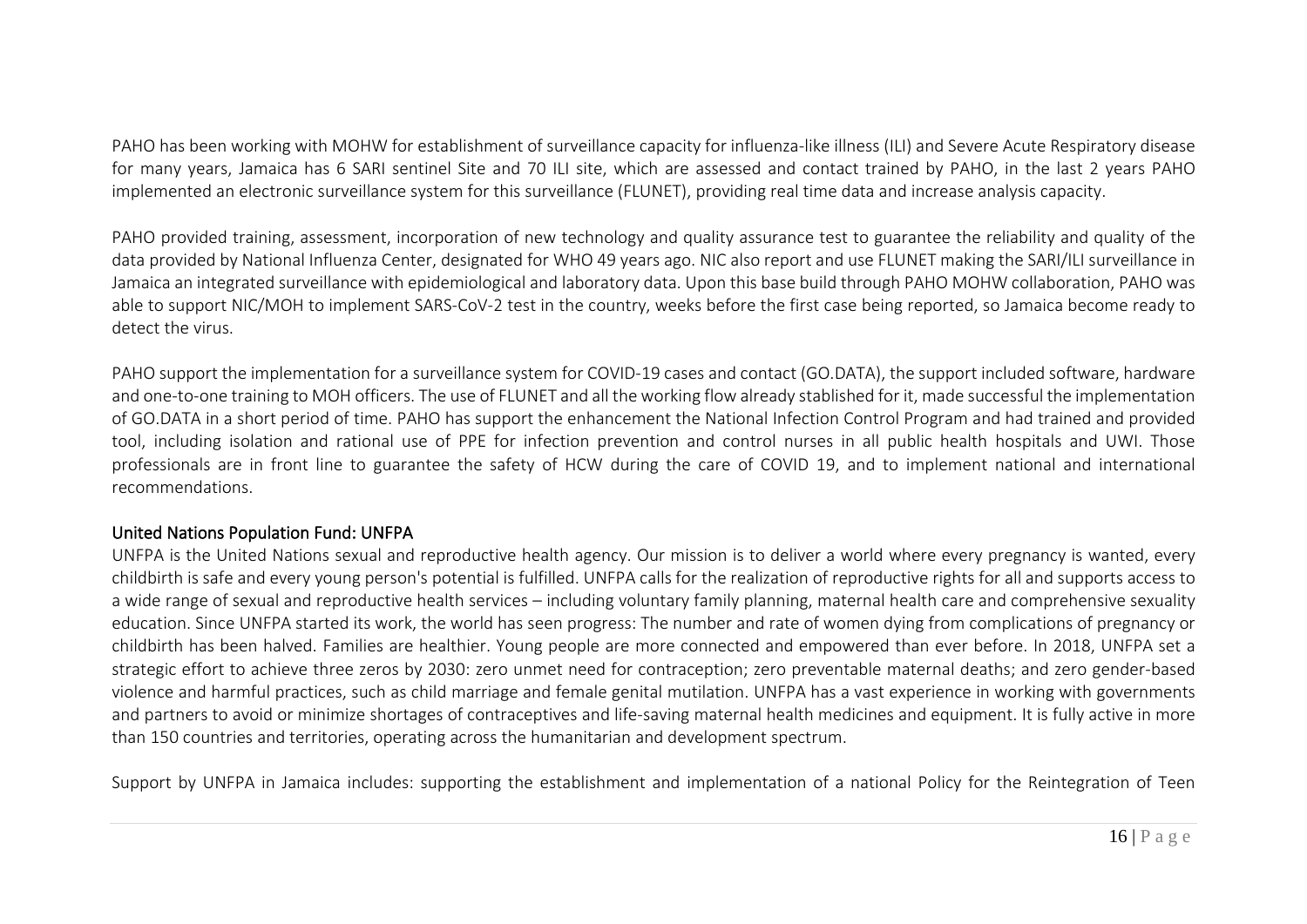Mothers into the formal education system. Technical support to the Adolescent Policy Working Group of the Ministry of Health to review the findings of the Joint Select Committee review of the Sexual Offences Act, Offences Against the Person Act and Age of Majority Act. The findings recommend changes to laws that limit access by men women and adolescents including management of violence, orders for protection, management GBV, and the indemnification of medical practitioners from prosecution for provided health services. Technical support was provided to the Ministry of Health to develop a Sexual Reproductive Health Policy to guide integrated sexual and reproductive health programmes of the government. Making UNFPA well placed to support the implementation of the solutions set out in this proposal. A few key areas are presented below which provides a sense of the scope of support provided to the Jamaica across a range of stakeholder groups.

UNFPA provides consistent support to the ministries of Gender, Health and Education to participate in regional and global processes aimed at building capacity and strengthening government and civil society institutions to eliminate gender inequality and gender-based violence. Technical assistance and advocacy support were also provided to the Jamaica Bureau of Gender Affairs which allowed for the establishment of an online GBV Platform which allows survivors and populations at risk to GBV to access information and needed support.

UNFPA provided technical support to the Government of Jamaica to improve the health and wellbeing of women and adolescents and to reduce their vulnerability to family violence through collaborations with government agencies and allied civil society partners. The Ministry of Education has benefited from technical support provided that facilitated the review of its national curriculum to deliver Health and Family Life Education (HFLE) and Comprehensive Sexuality Education (CSE), both of which address prevention and treatment of diverse categories of family violence. Support was also provided for the training of education technicians and the development of a training manual to improve the delivery of the Sexuality and Sexual Health component of HFLE, the module which addresses CSE in HLFE and its GBV components. Further, media products were developed for the ministry to support education technicians in the delivery of the curriculum.

The interventions proposed are at the heart of the UNFPA's mandate. The UNFPA Office in Jamaica is staffed by a SRHR Technical Advisor (P5), an HIV/AIDS Specialist who also has a vast experience in the area of family planning and gender-based violence, a Communications team and a Senior Management Team at D1 and P5 levels. A Programme and Policy Analyst with a particular focus on Gender & Population dynamics. The Jamaica Office also has access to technical staff based across the wider organization. The UNFPA Office has a strong operations team, led by an International Operations Manager, with dedicated staff in procurement, finance, human resources and IT. UNFPA utilizes implementing partner agreements and tools such as HACT and IPCAT, small grants, fast-track procedures and direct implementation to deliver its programme of work.

#### **Partners**

This programme will be implemented in collaboration with the following partners: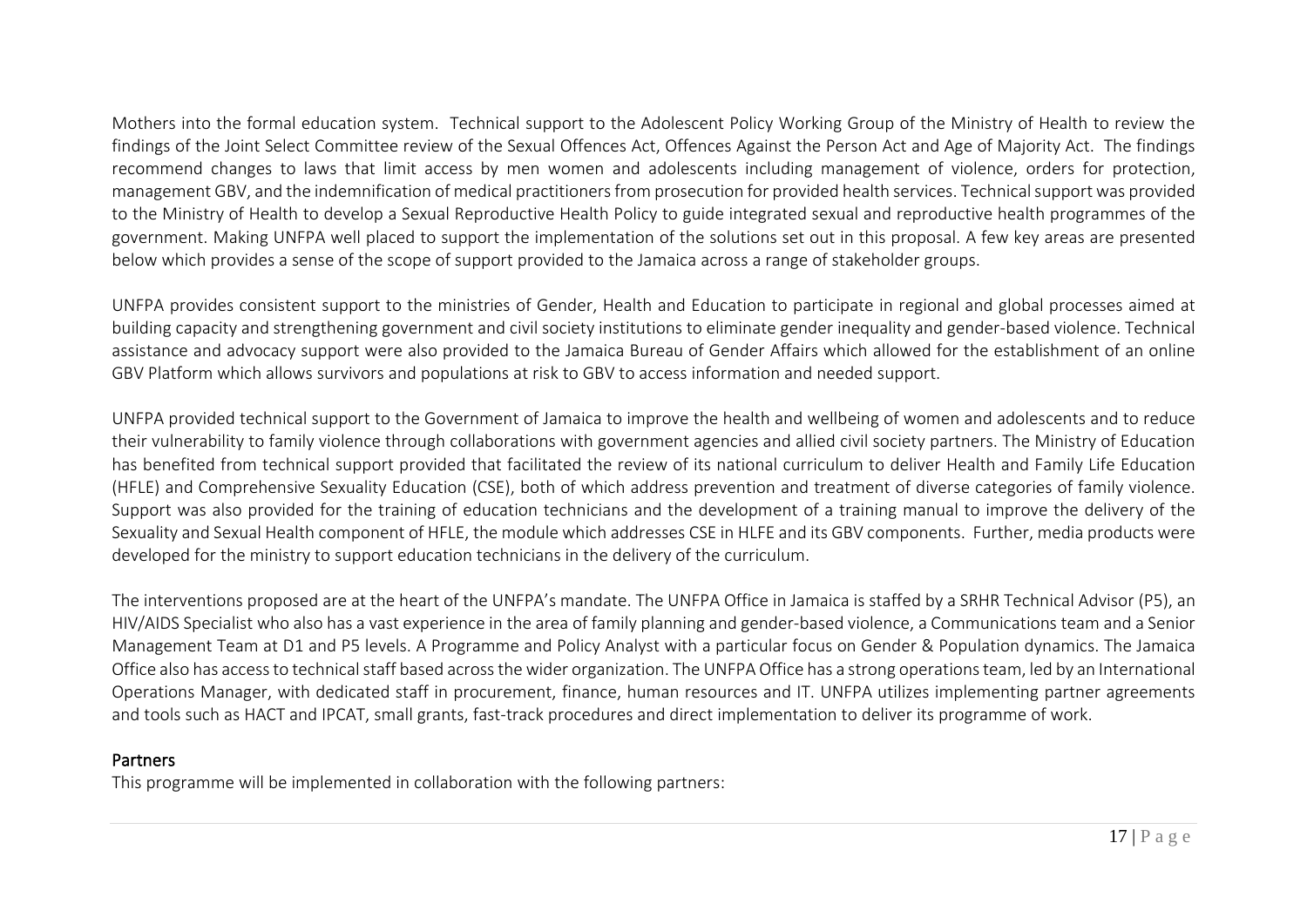- UNAIDS
- Ministry of Health and Wellness
- Ministry of Local Government and Community Development
- National Family Planning Board
- Regional Health Authorities
- Community-based and non-governmental organizations including the Jamaica Red Cross and the Salvation Army
- Civil society Organizations (such as FAMPLAN, JN+, Jamaica Community of Positive Women, JASL
- Professional Associations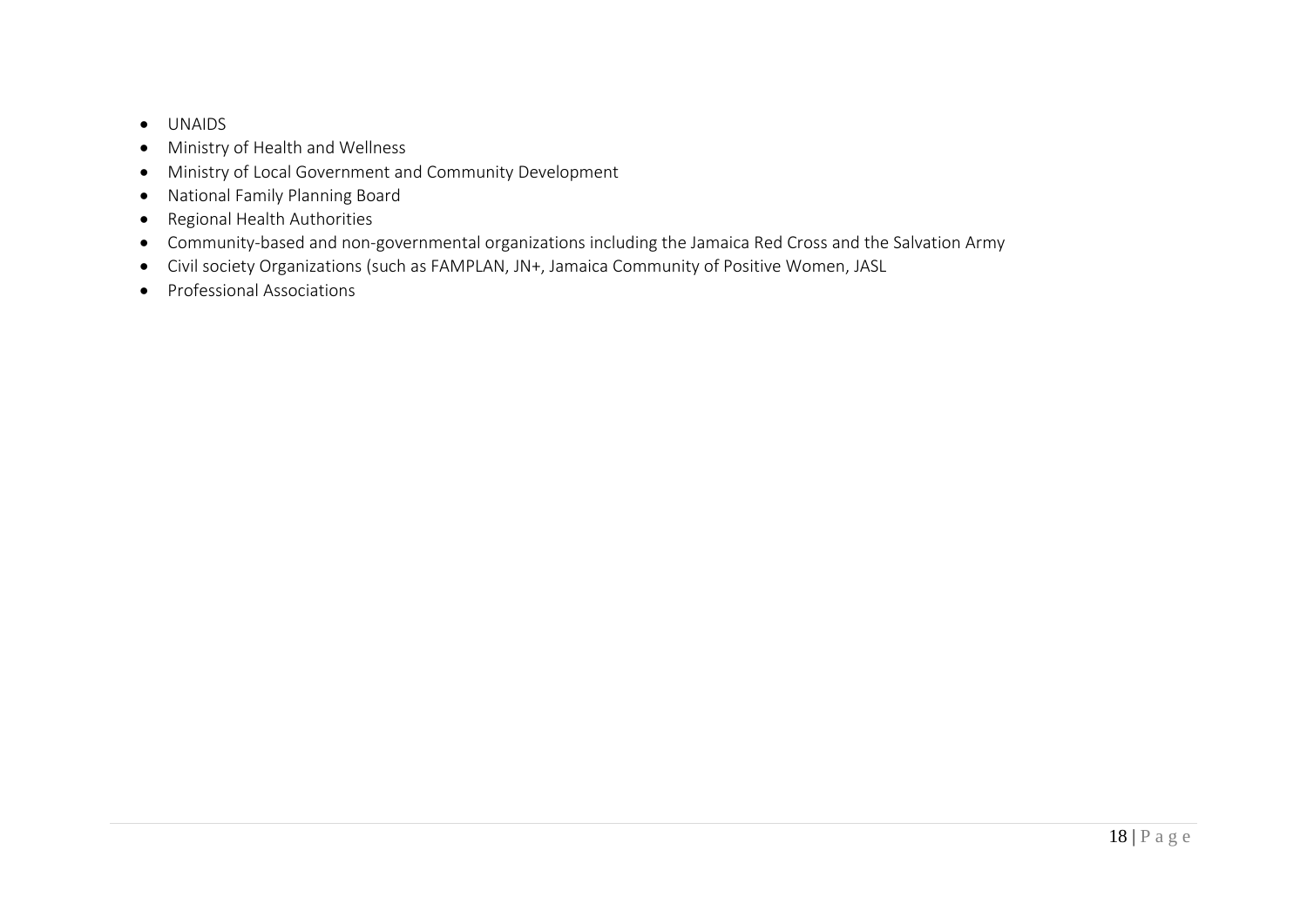# Cover Page

| Contacts    | Resident Coordinator or Focal Point in his/her Office                                                                                                                                                                                                                                                                                                                                                                                                                                                                                                                                                                                                                                                                                                                                                                                                                                                                                                                                                                                                                                                                                                                                                                                                  |
|-------------|--------------------------------------------------------------------------------------------------------------------------------------------------------------------------------------------------------------------------------------------------------------------------------------------------------------------------------------------------------------------------------------------------------------------------------------------------------------------------------------------------------------------------------------------------------------------------------------------------------------------------------------------------------------------------------------------------------------------------------------------------------------------------------------------------------------------------------------------------------------------------------------------------------------------------------------------------------------------------------------------------------------------------------------------------------------------------------------------------------------------------------------------------------------------------------------------------------------------------------------------------------|
|             | Name: Mariko Kagoshima                                                                                                                                                                                                                                                                                                                                                                                                                                                                                                                                                                                                                                                                                                                                                                                                                                                                                                                                                                                                                                                                                                                                                                                                                                 |
|             | Email: mkagoshima@unicef.org                                                                                                                                                                                                                                                                                                                                                                                                                                                                                                                                                                                                                                                                                                                                                                                                                                                                                                                                                                                                                                                                                                                                                                                                                           |
|             | Position: RC a.i.                                                                                                                                                                                                                                                                                                                                                                                                                                                                                                                                                                                                                                                                                                                                                                                                                                                                                                                                                                                                                                                                                                                                                                                                                                      |
|             | Other Email: mkagoshima@unicef.org                                                                                                                                                                                                                                                                                                                                                                                                                                                                                                                                                                                                                                                                                                                                                                                                                                                                                                                                                                                                                                                                                                                                                                                                                     |
|             | Telephone: +1 (876) 279-8334                                                                                                                                                                                                                                                                                                                                                                                                                                                                                                                                                                                                                                                                                                                                                                                                                                                                                                                                                                                                                                                                                                                                                                                                                           |
|             | Skype for Business: mkagoshima@unicef.org                                                                                                                                                                                                                                                                                                                                                                                                                                                                                                                                                                                                                                                                                                                                                                                                                                                                                                                                                                                                                                                                                                                                                                                                              |
| Description | As of May 10, 2020, Jamaica had 502 confirmed cases of COVID-19 (61 percent women, 39 percent men) in<br>persons ranging in age from 2 years to 87 years, with 9 deaths Whilst the country currently still has a high<br>percentage of imported cases and contacts of imported cases, there are now more community/workplace<br>cluster cases and emerging cases with unknown epidemiological origins. The country is about to enter, within a<br>few weeks the community transmission phase. As has been the case with other countries, once the outbreak<br>has entered the community transmission phase, it can double in scale every 3 to 5 days. This is expected to<br>result in new challenges for the already ailing health sector as hospitalisation needs will grow exponentially,<br>overwhelming the health system similar to what was experienced in more developed countries.                                                                                                                                                                                                                                                                                                                                                            |
|             | Jamaica benefits from relatively high levels of cooperation from development partners and some have already<br>stepped forward and begun providing support to the country to respond to theCOVID-19 pandemic.<br>Notwithstanding, there are still many gaps with respect to health needs as well as other non-health related<br>needs to enable the country to effectively respond to the threat of COVID-19. All resources are required to<br>ensure that lives can be saved and that persons who are most vulnerable can be pulled out of situations that<br>could result in their overall life chances being further negatively impacted. To this end, the solutions proposed<br>under Window 1 respond to needs within the health sector but are designed to ensure that individuals and<br>communities can access essential health services in keeping with the SDGs related to good health and<br>wellbeing and reducing inequalities towards "leaving no one behind". The proposed solutions respond to this<br>health and humanitarian emergency and aims to save lives whilst providing essential health services to the key<br>vulnerable and otherwise underserved population segments, including persons with disabilities, persons living |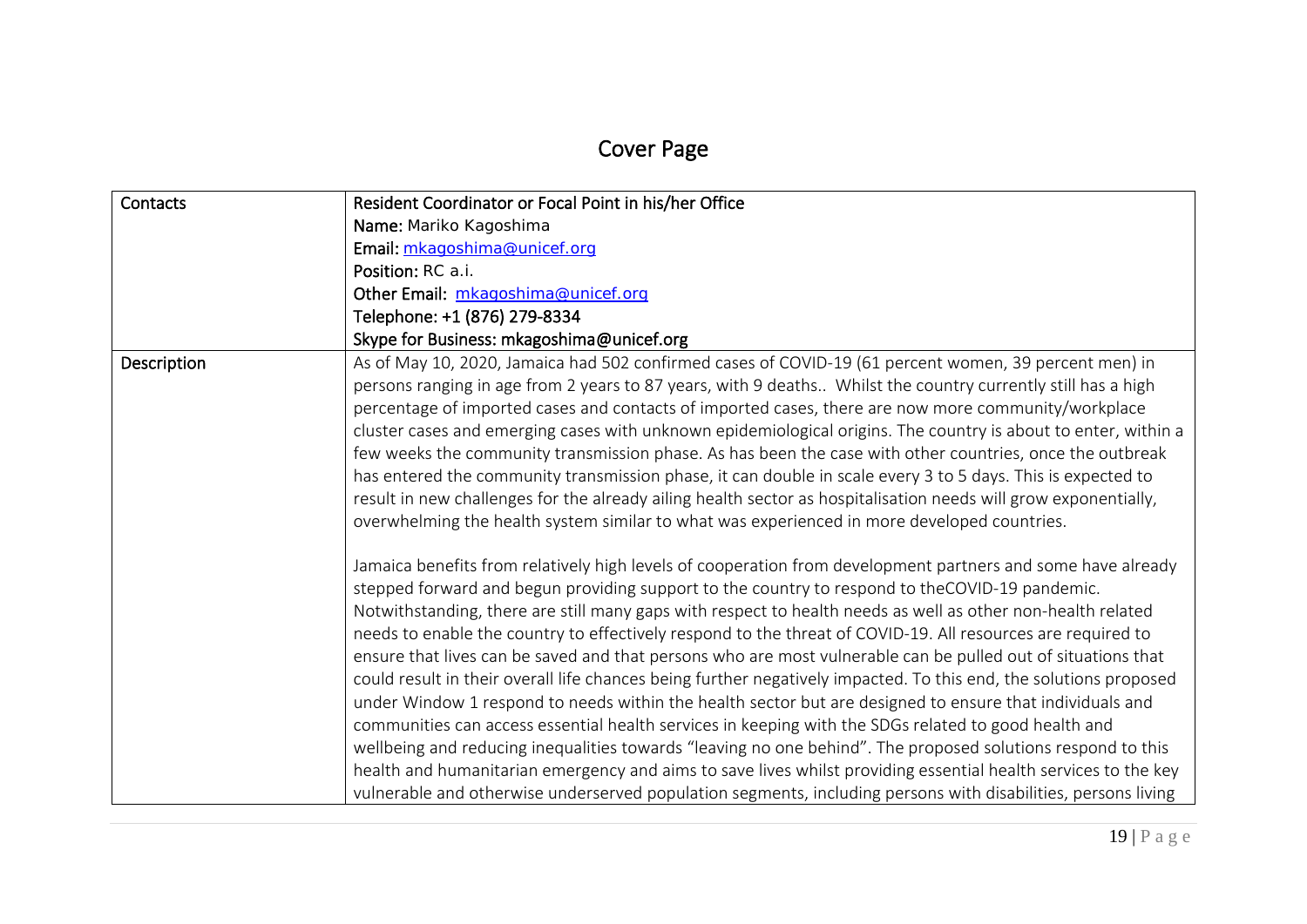|                                   | with HIV, persons living in poor and marginalized communities who lack access to many basis social services,<br>women and girls and LGBTI people and people affected by extreme poverty. The solutions proposed will<br>address needs identified in the Government of Jamaica's COVID-19 Preparedness and Response Plan which<br>totals over US\$30 million. |
|-----------------------------------|--------------------------------------------------------------------------------------------------------------------------------------------------------------------------------------------------------------------------------------------------------------------------------------------------------------------------------------------------------------|
|                                   | The solutions proposed will be organized under 4 main areas as follows:                                                                                                                                                                                                                                                                                      |
|                                   | Infection prevention and control<br>$\bullet$<br>Maintenance of essential healthcare services                                                                                                                                                                                                                                                                |
|                                   | Case management                                                                                                                                                                                                                                                                                                                                              |
|                                   | Risk communication and community engagement                                                                                                                                                                                                                                                                                                                  |
|                                   | The current situation calls for Jamaica to engage in a range of activities to curb the spread of COVID-19 and<br>also to ensure that interventions are designed and implemented in a manner that ensures equal access to the<br>most vulnerable and respects genders and human rights, essentially ensuring that 'no one is left behind'.                    |
| <b>Universal Markers</b>          | Gender Marker: (bold the selected; pls select one only)                                                                                                                                                                                                                                                                                                      |
|                                   | a) Have gender equality and/or the empowerment of women and girls as the primary or principal objective.                                                                                                                                                                                                                                                     |
|                                   | b) Make a significant contribution to gender equality and/or the empowerment of women and girls;<br>c) Make a limited contribution or no contribution to gender equality and/or the empowerment of women and                                                                                                                                                 |
|                                   | girls.                                                                                                                                                                                                                                                                                                                                                       |
|                                   | Human Rights Based Approach to COVID19 Response (bold the selected): Yes/No                                                                                                                                                                                                                                                                                  |
|                                   | Considered OHCHR guidance in proposal development UN OHCHR COVID19 Guidance                                                                                                                                                                                                                                                                                  |
| <b>Fund Specific Markers</b>      | Fund Windows (bold the selected; pls select one only)                                                                                                                                                                                                                                                                                                        |
|                                   | Window 1: Enable Governments and Communities to Tackle the Emergency                                                                                                                                                                                                                                                                                         |
|                                   | Window 2: Reduce Social Impact and Promote Economic Response                                                                                                                                                                                                                                                                                                 |
| Geographical Scope                | Regions: Latin America and the Caribbean                                                                                                                                                                                                                                                                                                                     |
|                                   | Country: Jamaica                                                                                                                                                                                                                                                                                                                                             |
| <b>Recipient UN Organizations</b> | PAHO/WHO                                                                                                                                                                                                                                                                                                                                                     |
|                                   | Representative: Dr. Bernadette Theodore-Gandi                                                                                                                                                                                                                                                                                                                |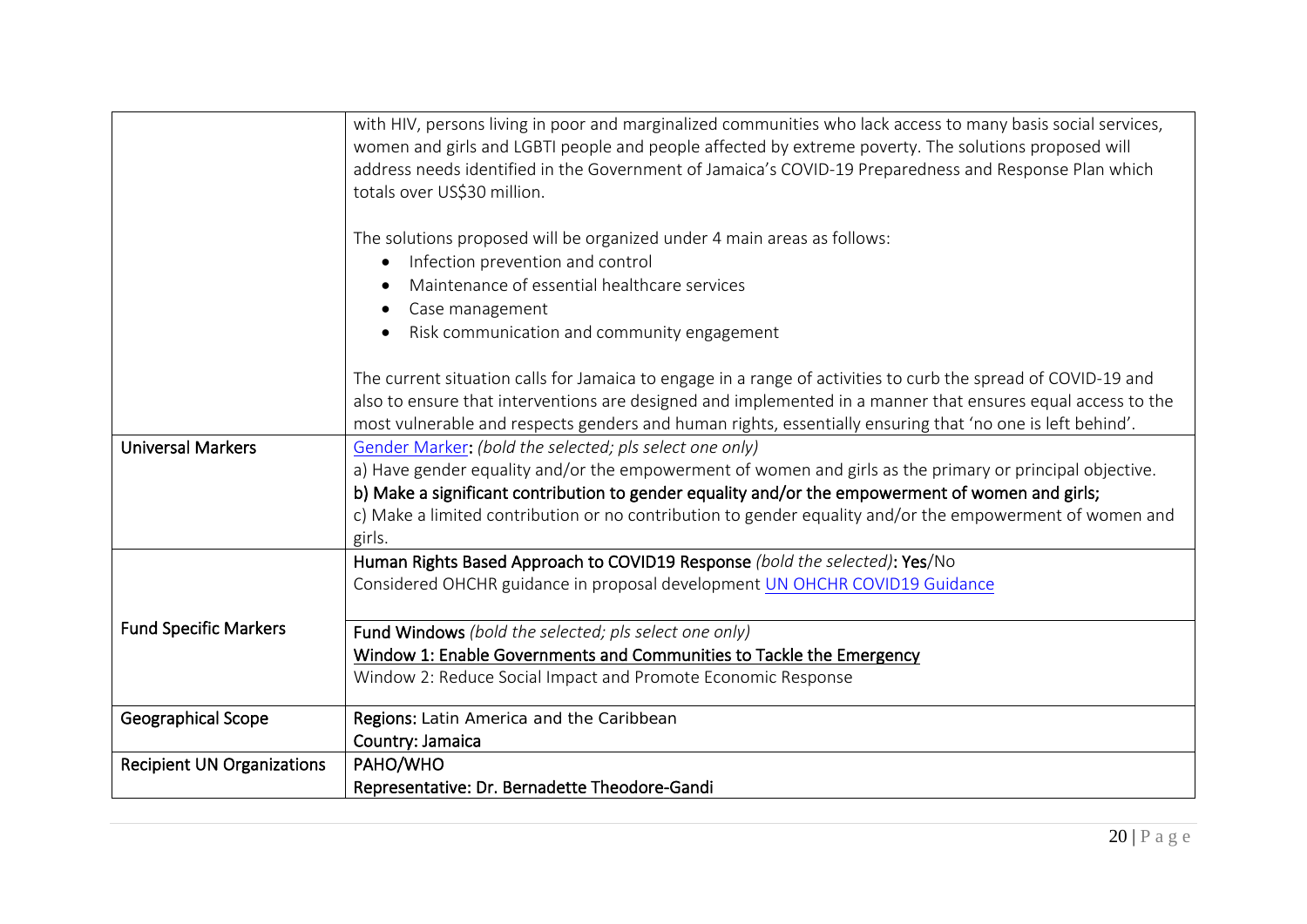|                              |                                                                                                                                                                                                                                                                                                                                                                                                                                         | Email: gandiber@paho.org |        |              |                   |               |                |  |
|------------------------------|-----------------------------------------------------------------------------------------------------------------------------------------------------------------------------------------------------------------------------------------------------------------------------------------------------------------------------------------------------------------------------------------------------------------------------------------|--------------------------|--------|--------------|-------------------|---------------|----------------|--|
|                              | <b>UNFPA</b><br>Sub-Regional Director - Alison Drayton<br>Email: drayton@unfpa.org                                                                                                                                                                                                                                                                                                                                                      |                          |        |              |                   |               |                |  |
| <b>Implementing Partners</b> | Ministry of Health and Wellness<br>Ministry of Local Government and Community Development<br>National Family Planning Board<br><b>Regional Health Authorities</b><br>Community-based and non-governmental organizations including the Jamaica Red Cross and the Salvation<br>Army<br>Civil society Organizations (such as FAMPLAN, JN+, Jamaica Community of Positive Women, JASL)<br><b>Professional Associations</b><br><b>UNAIDS</b> |                          |        |              |                   |               |                |  |
| Programme and Project Cost   | <b>Budget</b>                                                                                                                                                                                                                                                                                                                                                                                                                           | Agency                   | Amount | Agency       | Amount            | Agency        | Amount         |  |
|                              | <b>Budget</b><br>Requested                                                                                                                                                                                                                                                                                                                                                                                                              | PAHO/WHO \$288,934       |        | UNFPA        | $$111,066$ UNAIDS |               | $\overline{0}$ |  |
|                              | In-kind<br><b>Contributions</b>                                                                                                                                                                                                                                                                                                                                                                                                         | PAHO/WHO \$100,000       |        | <b>UNFPA</b> | \$11,500          | <b>UNAIDS</b> | \$30,000       |  |
|                              | Total                                                                                                                                                                                                                                                                                                                                                                                                                                   | PAHO/WHO \$388,934       |        | <b>UNFPA</b> | \$122,566 UNAIDS  |               | \$30,000       |  |
| Comments                     |                                                                                                                                                                                                                                                                                                                                                                                                                                         |                          |        |              |                   |               |                |  |
| <b>Programme Duration</b>    | Start Date: May 2020                                                                                                                                                                                                                                                                                                                                                                                                                    |                          |        |              |                   |               |                |  |
|                              | Duration (In months): 7 months                                                                                                                                                                                                                                                                                                                                                                                                          |                          |        |              |                   |               |                |  |
|                              | End Date: December 31, 2020                                                                                                                                                                                                                                                                                                                                                                                                             |                          |        |              |                   |               |                |  |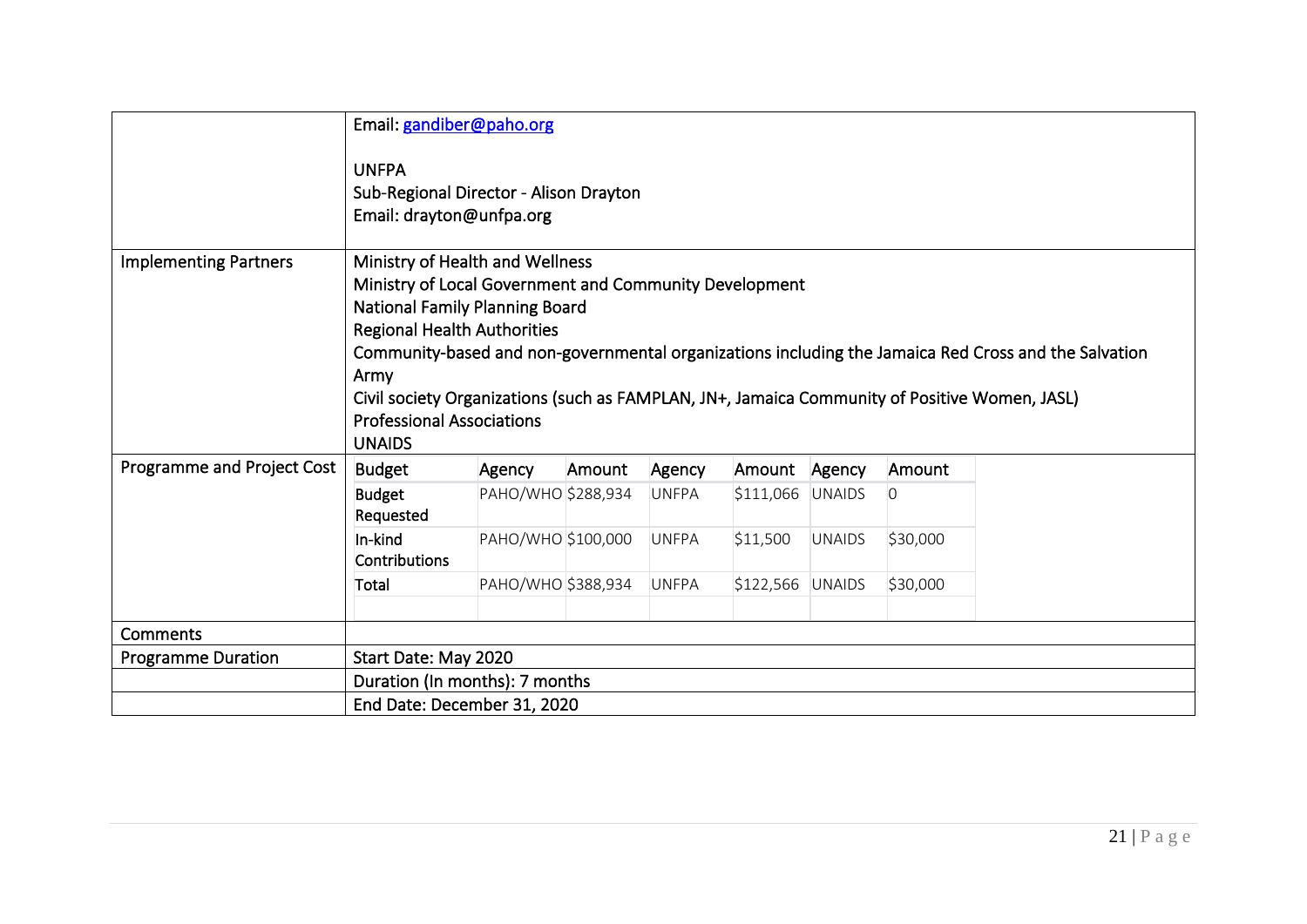### <span id="page-21-0"></span>Results Framework

### INSTRUCTIONS: Each proposal will pick a window. As part of the proposal the agencies, funds and programme will develop an outcome, outcome indicators, outputs and output indicators that will contribute to the achievement of the selected proposal outcome.

| Window 1: Proposal<br>Outcome                         |                                                                                                                                                            | <b>Outcome Total Budget</b><br><b>USD</b>                                                     |                                                                                               |                                                                   |                                                                                                                                   |  |  |
|-------------------------------------------------------|------------------------------------------------------------------------------------------------------------------------------------------------------------|-----------------------------------------------------------------------------------------------|-----------------------------------------------------------------------------------------------|-------------------------------------------------------------------|-----------------------------------------------------------------------------------------------------------------------------------|--|--|
|                                                       | Project Outcome: Suppress transmission of COVID-19 to stop the pandemic and saves lives in<br>Jamaica                                                      | USD 400,000<br>In-kind Contribution from<br>UNAIDS $-$ USD30,000                              |                                                                                               |                                                                   |                                                                                                                                   |  |  |
|                                                       |                                                                                                                                                            | <b>Baseline</b><br>Target<br>Means of<br>Responsible Org<br>verification                      |                                                                                               |                                                                   |                                                                                                                                   |  |  |
| <b>Outcome Indicator</b><br>[Max 2500]<br>characters] | Outcome 1<br>Public healthcare workers (women and men)<br>assigned to communities <sup>7</sup> protected during<br>COVID <sub>19</sub>                     | Number of<br>female and<br>male public<br>healthcare<br>workers with<br>COVID-19<br>confirmed | Number of<br>female and<br>male public<br>healthcare<br>workers with<br>COVID-19<br>confirmed | Ongoing<br>monitoring and<br>project<br>evaluation                | PAHO/WHO<br>Budget: USD 160,000<br><b>UNFPA</b><br>Budget: USD 80,000<br>PPEs - face shields, masks,<br>gowns, goggles and gloves |  |  |
| <b>Proposal Outputs</b>                               | Output 1.1<br>Public healthcare workers (women and men)<br>in communities <sup>7</sup> are adequately equipped<br>with personal protective equipment (PPE) | PPE available<br>for female and<br>male HCW                                                   | PPE available<br>for all female<br>and male<br>HCW and<br>first<br>responders                 | Number of PPEs<br>distributed to<br>female and male<br><b>HCW</b> |                                                                                                                                   |  |  |

<sup>&</sup>lt;sup>7</sup> Used in this proposal to refer to a range of public healthcare providers working in communities, including public health nurses, contact tracers, caregivers, community leaders, civil society organizations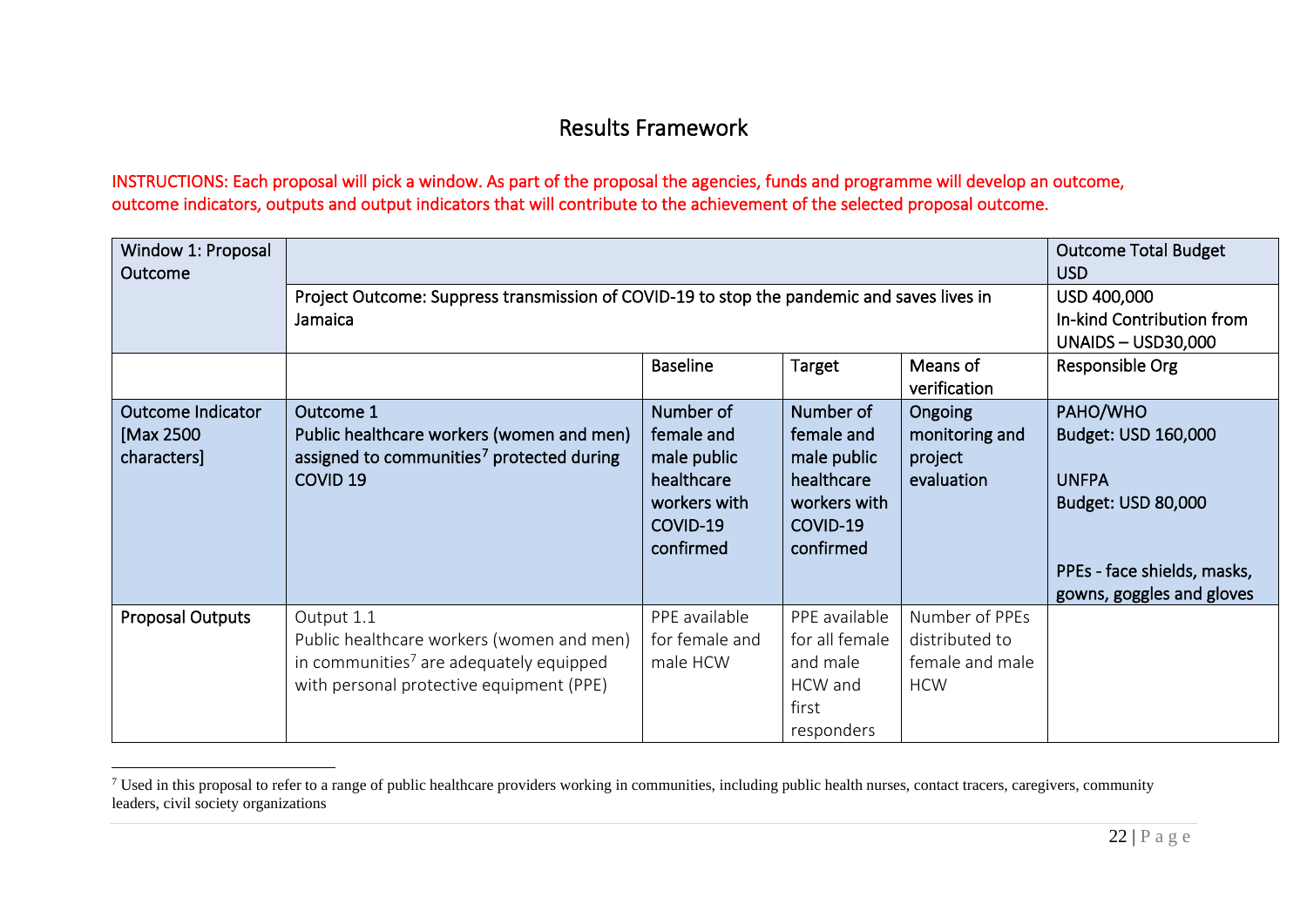| Window 1: Proposal<br>Outcome        |                                                                                                                                                  | <b>Outcome Total Budget</b><br><b>USD</b>                                |                                                                                                              |                                                                               |  |  |  |
|--------------------------------------|--------------------------------------------------------------------------------------------------------------------------------------------------|--------------------------------------------------------------------------|--------------------------------------------------------------------------------------------------------------|-------------------------------------------------------------------------------|--|--|--|
|                                      | Project Outcome: Suppress transmission of COVID-19 to stop the pandemic and saves lives in<br>Jamaica                                            | USD 400,000<br>In-kind Contribution from<br><b>UNAIDS-USD30,000</b>      |                                                                                                              |                                                                               |  |  |  |
|                                      |                                                                                                                                                  | <b>Baseline</b><br>Means of<br>Target<br>Responsible Org<br>verification |                                                                                                              |                                                                               |  |  |  |
|                                      | Output 1.2<br>Capacity of public healthcare workers<br>(women and men) in communities <sup>7</sup> built in<br>effective use and disposal of PPE | Effective use of<br>PPE available<br>for female and<br>male HCW          | Effective use<br>of PPE<br>available for<br>all female<br>and male<br><b>HCW</b>                             | Number of<br>female and male<br>HCW trained in<br>effective use of<br>PPEs    |  |  |  |
| <b>Proposal Output</b><br>Indicators | 1.1.a<br>% of targeted public healthcare workers<br>(women and men) in communities <sup>7</sup> with<br>access to PPE                            | <b>NA</b>                                                                | Ensure<br>access to<br>PPEs to all<br>female and<br>male HCW<br>providing<br>services in<br>the<br>community | Number of<br>female and male<br>HCW providing<br>services in the<br>community |  |  |  |
|                                      | 1.2.a<br># women and men trained in effective use<br>and disposal of PPE                                                                         | <b>NA</b>                                                                | Ensure<br>female and<br>male HCW<br>are trained<br>to effectively<br>use and<br>dispose PPES                 | Number of<br>female and male<br>HCW trained in<br>effective use of<br>PPEs    |  |  |  |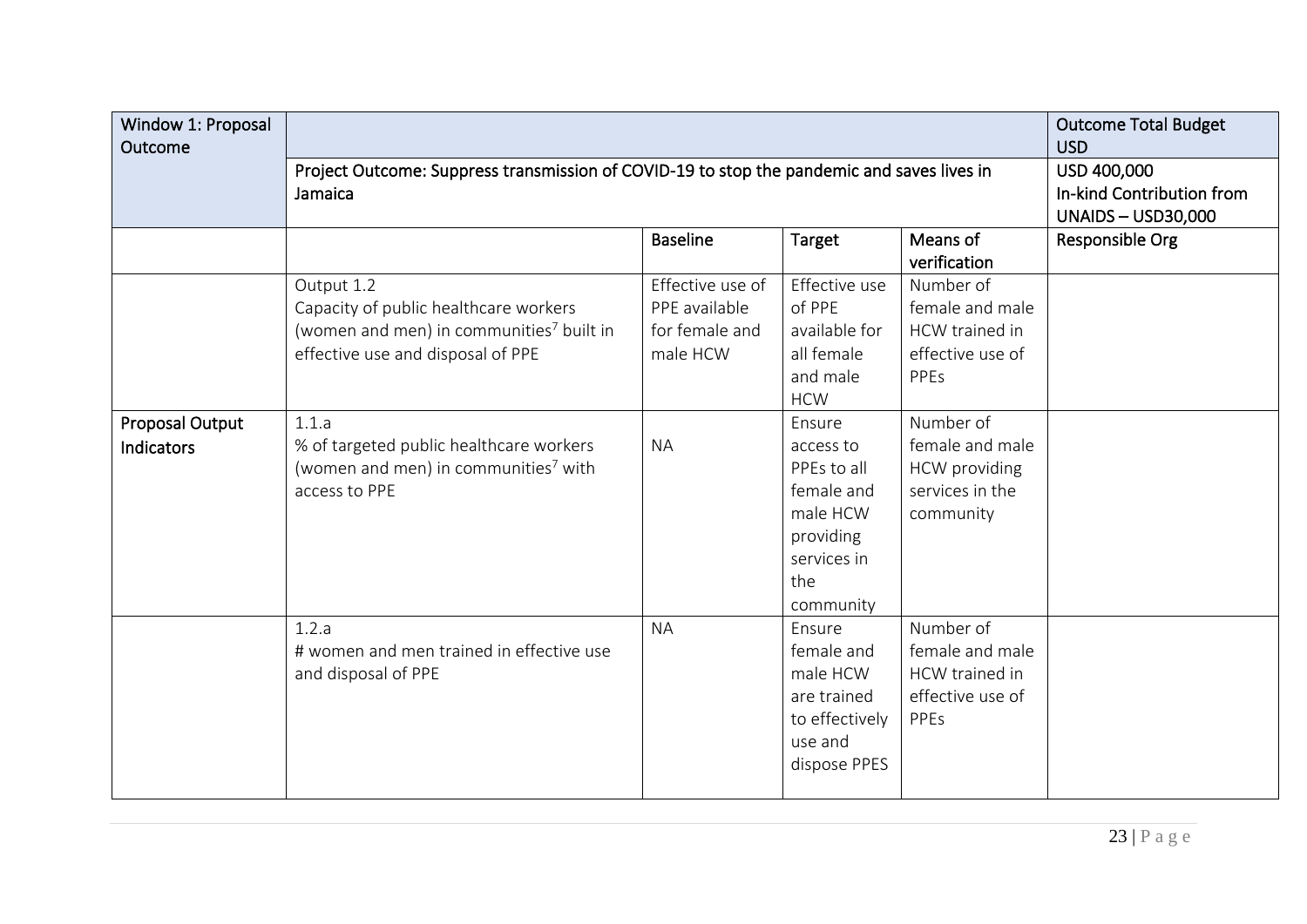<span id="page-23-0"></span>

| Window 1: Proposal<br>Outcome                        |                                                                                                                                                                                                                                                                                                                                                | <b>Outcome Total Budget</b><br><b>USD</b>                             |                                                                                                                                    |                                                                                                                            |                                    |
|------------------------------------------------------|------------------------------------------------------------------------------------------------------------------------------------------------------------------------------------------------------------------------------------------------------------------------------------------------------------------------------------------------|-----------------------------------------------------------------------|------------------------------------------------------------------------------------------------------------------------------------|----------------------------------------------------------------------------------------------------------------------------|------------------------------------|
|                                                      | Project Outcome: Suppress transmission of COVID-19 to stop the pandemic and saves lives in<br>Jamaica                                                                                                                                                                                                                                          | USD 400,000<br>In-kind Contribution from<br><b>UNAIDS - USD30,000</b> |                                                                                                                                    |                                                                                                                            |                                    |
|                                                      |                                                                                                                                                                                                                                                                                                                                                | <b>Baseline</b>                                                       | Target                                                                                                                             | Means of<br>verification                                                                                                   | Responsible Org                    |
| <b>Outcome Indicator</b><br>[Max 2500<br>characters] | Outcome 2: Delivery of essential health<br>services <sup>8</sup> unrelated to COVID-19 - with<br>emphasis on services related to NCDs (with<br>emphasis on hypertension, diabetes and<br>heart disease), sexual and reproductive<br>health (SRH), pre- and post-natal care and<br>for persons living with HIV and persons with<br>disabilities |                                                                       |                                                                                                                                    | Ongoing<br>monitoring and<br>project<br>evaluation                                                                         | <b>UNFPA</b><br>Budget: USD 20,000 |
| Proposal Outputs                                     | Output 2.1<br>Mobile care units operationalized to provide<br>essential health services <sup>8</sup> in addition to<br>COVID-related services                                                                                                                                                                                                  | N/A                                                                   | Mobile units<br>are used to<br>outreach<br>most<br>vulnerable<br>groups,<br>including<br>women, girls,<br>boys, and the<br>elderly | Number of<br>women and men<br>- disaggregated<br>by age - with<br>access to health<br>services through<br>the mobile units |                                    |
|                                                      | Output 2.2<br>National Operations Centre is able to<br>respond to requests related to essential                                                                                                                                                                                                                                                | N/A                                                                   | Number of<br>women and<br>men guided                                                                                               | Number of<br>women and men<br>- disaggregated                                                                              |                                    |

<sup>&</sup>lt;sup>8</sup> In this proposal, essential health services will mean services related to non-communicable diseases (NCDs), sexual and reproductive health (SRH), pre- and post-natal care and for persons living with HIV and persons with disabilities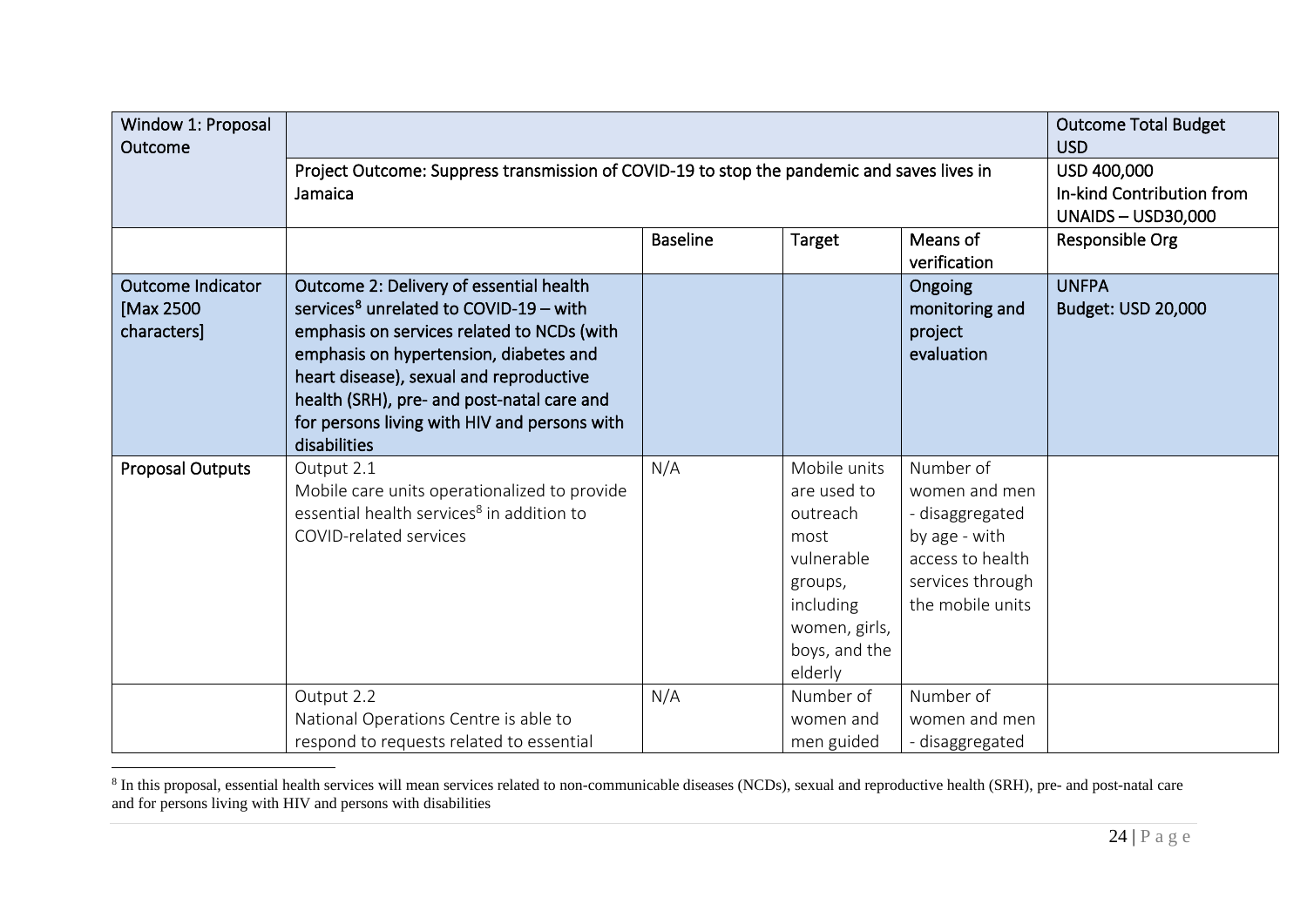| Window 1: Proposal<br>Outcome |                                                                                                                                                                                                       |                                                                                                                                    |                                                                                                                                          |                                                                                                                       | <b>Outcome Total Budget</b><br><b>USD</b>                              |
|-------------------------------|-------------------------------------------------------------------------------------------------------------------------------------------------------------------------------------------------------|------------------------------------------------------------------------------------------------------------------------------------|------------------------------------------------------------------------------------------------------------------------------------------|-----------------------------------------------------------------------------------------------------------------------|------------------------------------------------------------------------|
|                               | Project Outcome: Suppress transmission of COVID-19 to stop the pandemic and saves lives in<br>Jamaica                                                                                                 | USD 400,000<br>In-kind Contribution from<br><b>UNAIDS-USD30,000</b>                                                                |                                                                                                                                          |                                                                                                                       |                                                                        |
|                               |                                                                                                                                                                                                       | <b>Baseline</b>                                                                                                                    | Target                                                                                                                                   | Means of<br>verification                                                                                              | Responsible Org                                                        |
|                               | health services <sup>8</sup> for vulnerable groups,<br>including women, girls, boys and the elderly                                                                                                   |                                                                                                                                    | to access to<br>the most<br>adequate<br>health<br>services                                                                               | by age - guided<br>to access to the<br>most adequate<br>health services                                               |                                                                        |
|                               | Output 2.3<br>Chronic disease management adapted to<br>address the COVID situation by maintaining<br>supply chains for medications and needed<br>supplies, with a reduction in provider<br>encounters | MOHW has ARV<br>and other<br>essential<br>medicines for 6-<br>month in<br>stockpile, one<br>month<br>dispensing<br>policy in place | MOHW with<br>ARV and<br>other<br>essential<br>medicines<br>stockpile for<br>1 year and<br>multi month<br>dispenser<br>policy in<br>place | Implementation<br>to multi-month<br>dispenser policy<br>for ARV and<br>other essential<br>medicines by<br><b>MOHW</b> | MOHW, NHF (National<br>Health Fund), Jamaica<br>Pharmacy Council       |
|                               | Output 2.4<br>Access to maternal healthcare maintained                                                                                                                                                |                                                                                                                                    |                                                                                                                                          | Access by<br>women and girls<br>to maternal<br>healthcare                                                             | UNFPA in collaboration with<br>Regional Health Authorities<br>and MOHW |
| Proposal Output<br>Indicators | 2.1.a<br>% of vulnerable women, men, girls, boys and<br>the elderly needing essential health services <sup>8</sup>                                                                                    | PLHIV unable to<br>access service<br>and be                                                                                        | Implementati<br>on of social<br>support                                                                                                  | % PLHIV able to<br>access care and<br>retained in care                                                                |                                                                        |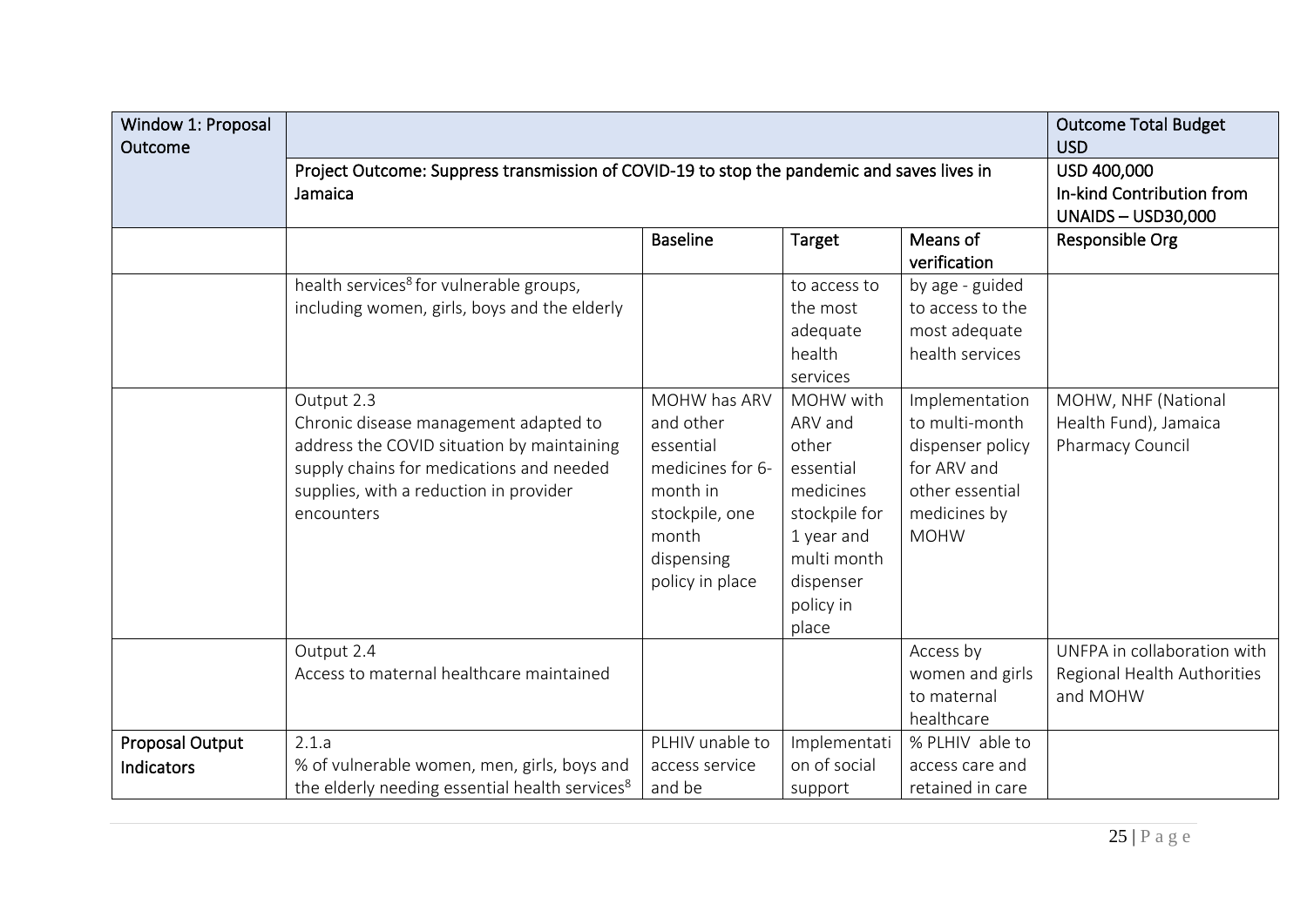| Window 1: Proposal<br>Outcome |                                                                                                       | <b>Outcome Total Budget</b><br><b>USD</b>                           |                                                                                                                                |                                                                                                                |                 |
|-------------------------------|-------------------------------------------------------------------------------------------------------|---------------------------------------------------------------------|--------------------------------------------------------------------------------------------------------------------------------|----------------------------------------------------------------------------------------------------------------|-----------------|
|                               | Project Outcome: Suppress transmission of COVID-19 to stop the pandemic and saves lives in<br>Jamaica | USD 400,000<br>In-kind Contribution from<br><b>UNAIDS-USD30,000</b> |                                                                                                                                |                                                                                                                |                 |
|                               |                                                                                                       | <b>Baseline</b>                                                     | Target                                                                                                                         | Means of<br>verification                                                                                       | Responsible Org |
|                               | who are able to access these services                                                                 | contacted by<br>CSO because<br>financial<br>constrains              | measures for<br>PLHIV                                                                                                          | during COVID 19<br>pandemic                                                                                    |                 |
|                               | 2.2.a<br># phone lines activated to accept calls<br>related to essential health services <sup>8</sup> | N/A                                                                 | Phone lines<br>available to<br>women, men<br>and the<br>elderly who<br>require<br>access to<br>essential<br>health<br>services | Number of calls<br>received and<br>guidance<br>provided to most<br>appropriate<br>access to health<br>services |                 |
|                               | 2.2.b<br>Capacity built to manage the phone lines                                                     | N/A                                                                 | Phone Lines<br>available to<br>women and<br>$men -$<br>disaggregate<br>d by age -<br>who require<br>access to<br>essential     | Number of calls<br>received and<br>guidance<br>provided to most<br>appropriate<br>access to health<br>services |                 |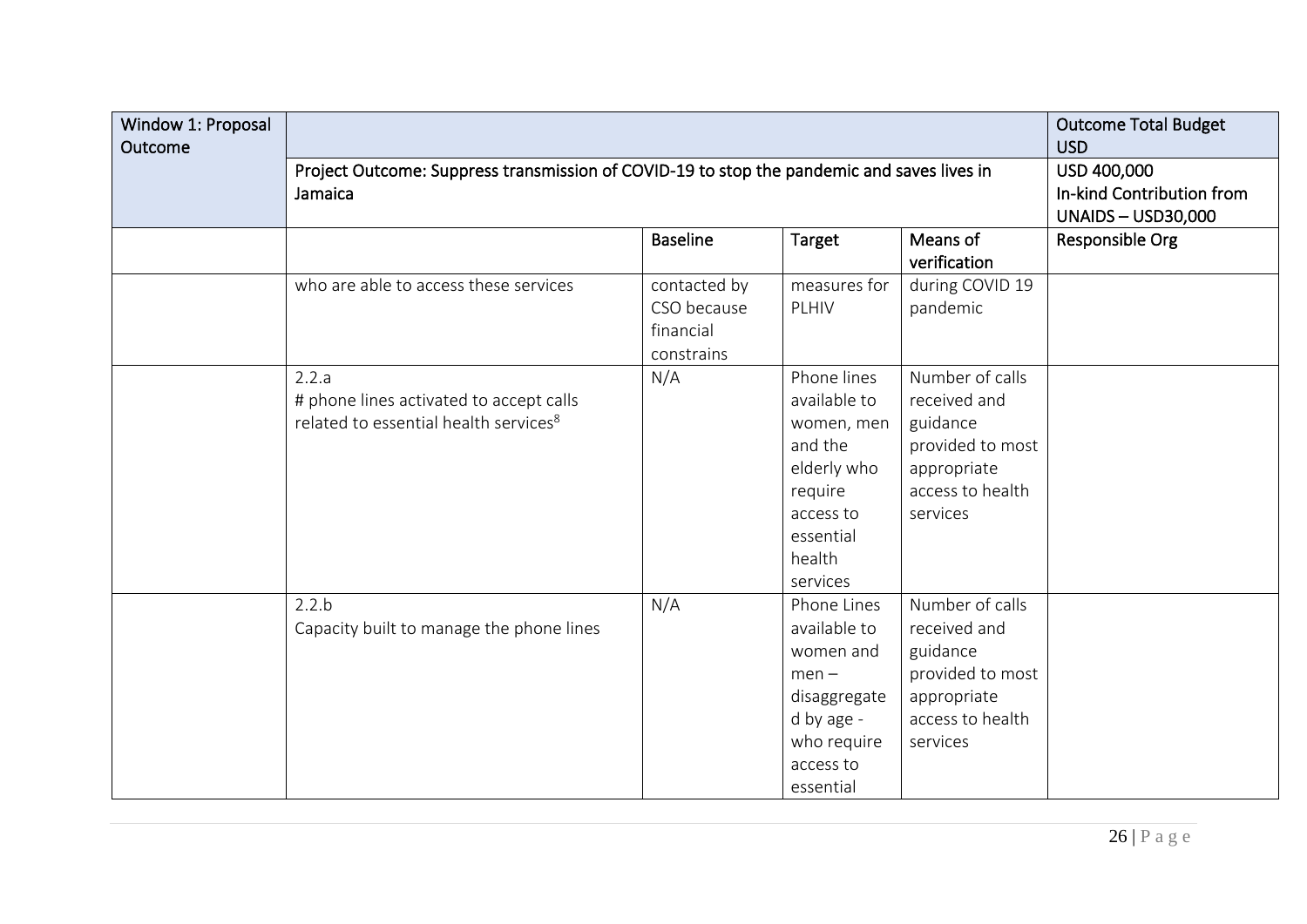| Window 1: Proposal<br>Outcome                        |                                                                                                                                                                                                                   |                                                                               |                                                                                     |                                                               | <b>Outcome Total Budget</b><br><b>USD</b>                                                                                                        |
|------------------------------------------------------|-------------------------------------------------------------------------------------------------------------------------------------------------------------------------------------------------------------------|-------------------------------------------------------------------------------|-------------------------------------------------------------------------------------|---------------------------------------------------------------|--------------------------------------------------------------------------------------------------------------------------------------------------|
|                                                      | Project Outcome: Suppress transmission of COVID-19 to stop the pandemic and saves lives in<br>Jamaica                                                                                                             |                                                                               | USD 400,000<br>In-kind Contribution from<br><b>UNAIDS - USD30,000</b>               |                                                               |                                                                                                                                                  |
|                                                      |                                                                                                                                                                                                                   | Responsible Org                                                               |                                                                                     |                                                               |                                                                                                                                                  |
|                                                      |                                                                                                                                                                                                                   |                                                                               | health<br>services                                                                  |                                                               |                                                                                                                                                  |
|                                                      | 2.3.a<br>Medication available for vulnerable groups                                                                                                                                                               | CSO supporting<br>delivery of care<br>for PLHIV                               | CSO able to<br>keep<br>supporting of<br>care for<br>PLHIV                           | Number of CSO<br>keep their<br>activities in<br>support PLHIV |                                                                                                                                                  |
|                                                      | 2.3.b<br>% of pregnant women and girls with<br>continued access antenatal care services<br>2.3.c<br>% of pregnant women and girls with<br>continued access to Basic and<br>Comprehensive Emergency Obstetric Care |                                                                               |                                                                                     |                                                               | UNFPA in collaboration with<br>Regional Health Authorities<br>and MOHW<br>UNFPA in collaboration with<br>Regional Health Authorities<br>and MOHW |
| <b>Outcome Indicator</b><br>[Max 2500<br>characters] | Outcome 3<br>Enhanced case management of high-<br>dependency patients in hospitals                                                                                                                                | Number of fully<br>operational<br>ventilators with<br>supporting<br>equipment | Number of<br>fully<br>operational<br>ventilators<br>with<br>supporting<br>equipment | Project<br>evaluation and<br>procurement<br>records           | PAHO/WHO<br>Budget: USD 120,000<br>includes pulse oximeters,<br>oxygen concentrators and<br>monitors                                             |
| <b>Proposal Outputs</b>                              | Output 3.1                                                                                                                                                                                                        | There are 51<br>ventilators.                                                  | Number of<br>ventilators                                                            | Equipment<br>procured,                                        |                                                                                                                                                  |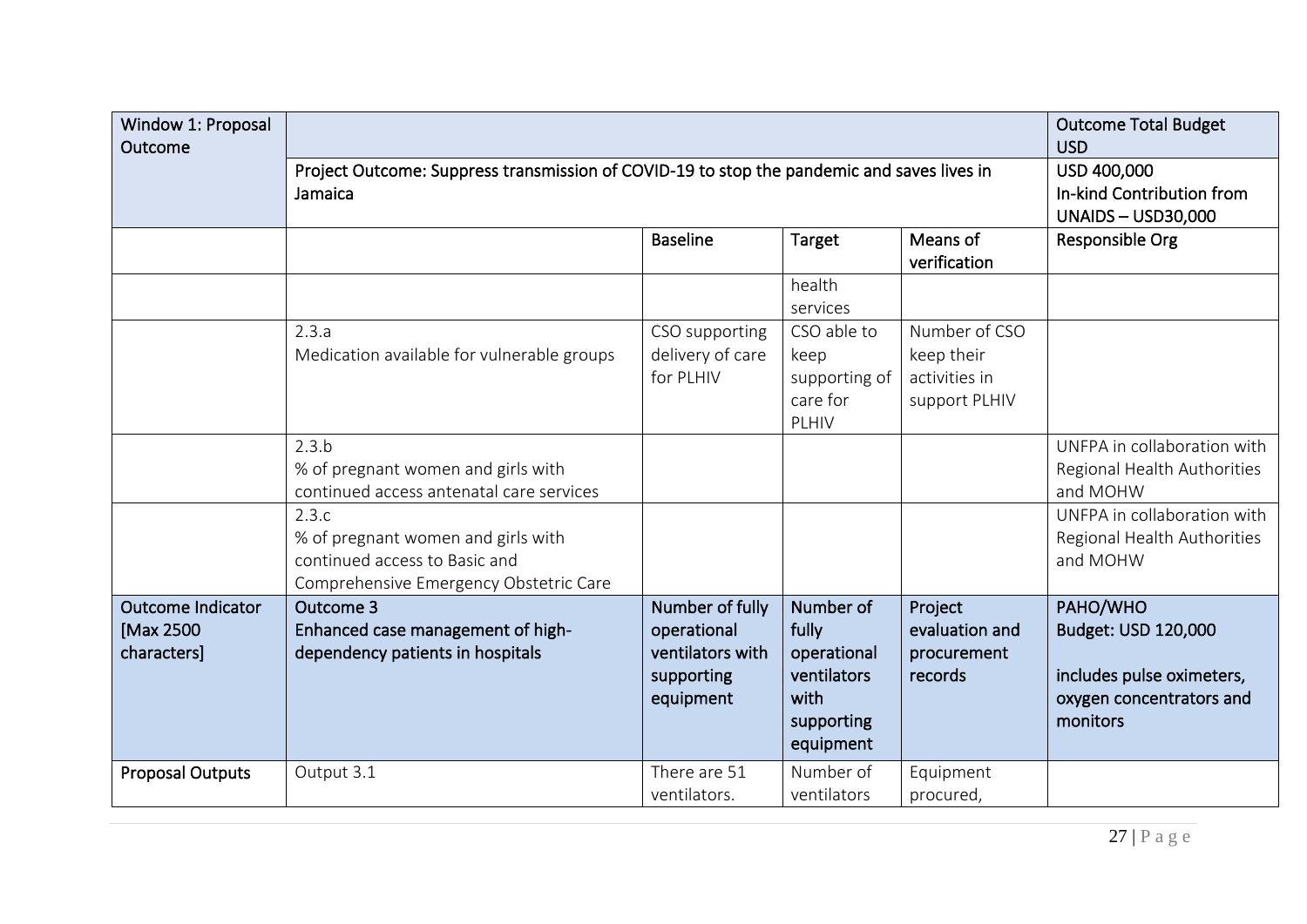| Window 1: Proposal<br>Outcome                        |                                                                                                                                                                                                                                              | <b>Outcome Total Budget</b><br><b>USD</b>                                                       |                                                                                              |                                                                                      |                                                                                                                                                       |
|------------------------------------------------------|----------------------------------------------------------------------------------------------------------------------------------------------------------------------------------------------------------------------------------------------|-------------------------------------------------------------------------------------------------|----------------------------------------------------------------------------------------------|--------------------------------------------------------------------------------------|-------------------------------------------------------------------------------------------------------------------------------------------------------|
|                                                      | Project Outcome: Suppress transmission of COVID-19 to stop the pandemic and saves lives in<br>Jamaica                                                                                                                                        | USD 400,000<br>In-kind Contribution from<br><b>UNAIDS-USD30,000</b>                             |                                                                                              |                                                                                      |                                                                                                                                                       |
|                                                      |                                                                                                                                                                                                                                              | <b>Baseline</b>                                                                                 | Target                                                                                       | Means of<br>verification                                                             | Responsible Org                                                                                                                                       |
|                                                      | Procurement and use of equipment to<br>support ventilators                                                                                                                                                                                   | Estimations<br>indicate the<br>need of 360<br>ventilators, with<br>a gap of 309<br>ventilators. | available for<br>critically ill<br>patients with<br>COVID-19                                 | distributed and<br>effectively used<br>by trained health<br>professionals.           |                                                                                                                                                       |
| <b>Proposal Output</b><br>Indicators                 | 3.1.a<br>Supporting equipment is assigned to<br>ventilators                                                                                                                                                                                  | Number of<br>ventilators with<br>supporting<br>equipment                                        | Number of<br>ventilators<br>with<br>supporting<br>equipment                                  | Ventilators being<br>used effectively<br>with the<br>supporting<br>equipment         | Note: The average costs of 1<br>aspirator, 1 monitor and 1<br>infusion pump to ensure the<br>effective use of the invasive<br>ventilator is 6000 USD. |
| <b>Outcome Indicator</b><br>[Max 2500<br>characters] | Outcome 4<br>Members of vulnerable communities are<br>engaged and can play their part in the<br>reduction of the spread of COVID-19                                                                                                          |                                                                                                 |                                                                                              | Project<br>Evaluation                                                                | PAHO/WHO<br>Budget: USD 20,000                                                                                                                        |
| <b>Proposal Outputs</b>                              | Output 4.1<br>Community engagement for social and<br>behaviour change implemented to ensure<br>preventive community and individual health<br>and hygiene practices in line with the<br>national public health containment<br>recommendations | National risk<br>communication<br>and community<br>plan for COVID-<br>19<br>implemented         | Percentage<br>of<br>communities<br>informed and<br>engaged in<br>the response<br>to COVID-19 | National risk<br>communication<br>and community<br>plan for COVID-<br>19 implemented | MOHW, Ministry of Local<br>Government, Social<br>Development Commission<br>(SDC) and Community<br>Development Councils<br>(CDCs).                     |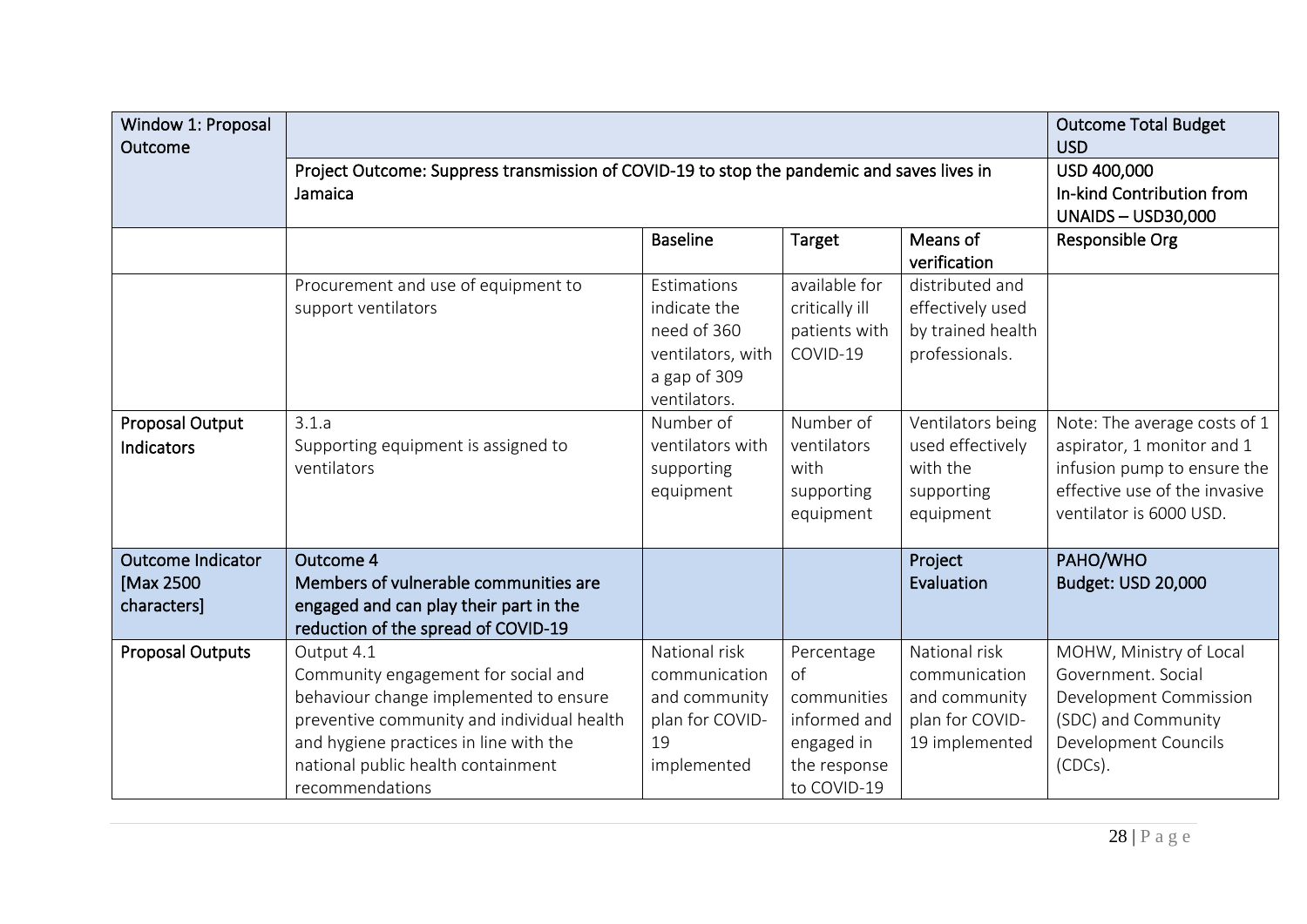| Window 1: Proposal<br>Outcome |                                                                                                                                           | <b>Outcome Total Budget</b><br><b>USD</b>                        |        |                          |                 |
|-------------------------------|-------------------------------------------------------------------------------------------------------------------------------------------|------------------------------------------------------------------|--------|--------------------------|-----------------|
|                               | Project Outcome: Suppress transmission of COVID-19 to stop the pandemic and saves lives in<br>Jamaica                                     | USD 400,000<br>In-kind Contribution from<br>UNAIDS $-$ USD30,000 |        |                          |                 |
|                               |                                                                                                                                           | <b>Baseline</b>                                                  | Target | Means of<br>verification | Responsible Org |
| Proposal Output               | 4.1.a                                                                                                                                     |                                                                  |        |                          |                 |
| Indicators                    | Community members (women, men, girls,<br>boys, the elderly and disabled) implementing<br>behaviours to protect against COVID-19<br>spread |                                                                  |        |                          |                 |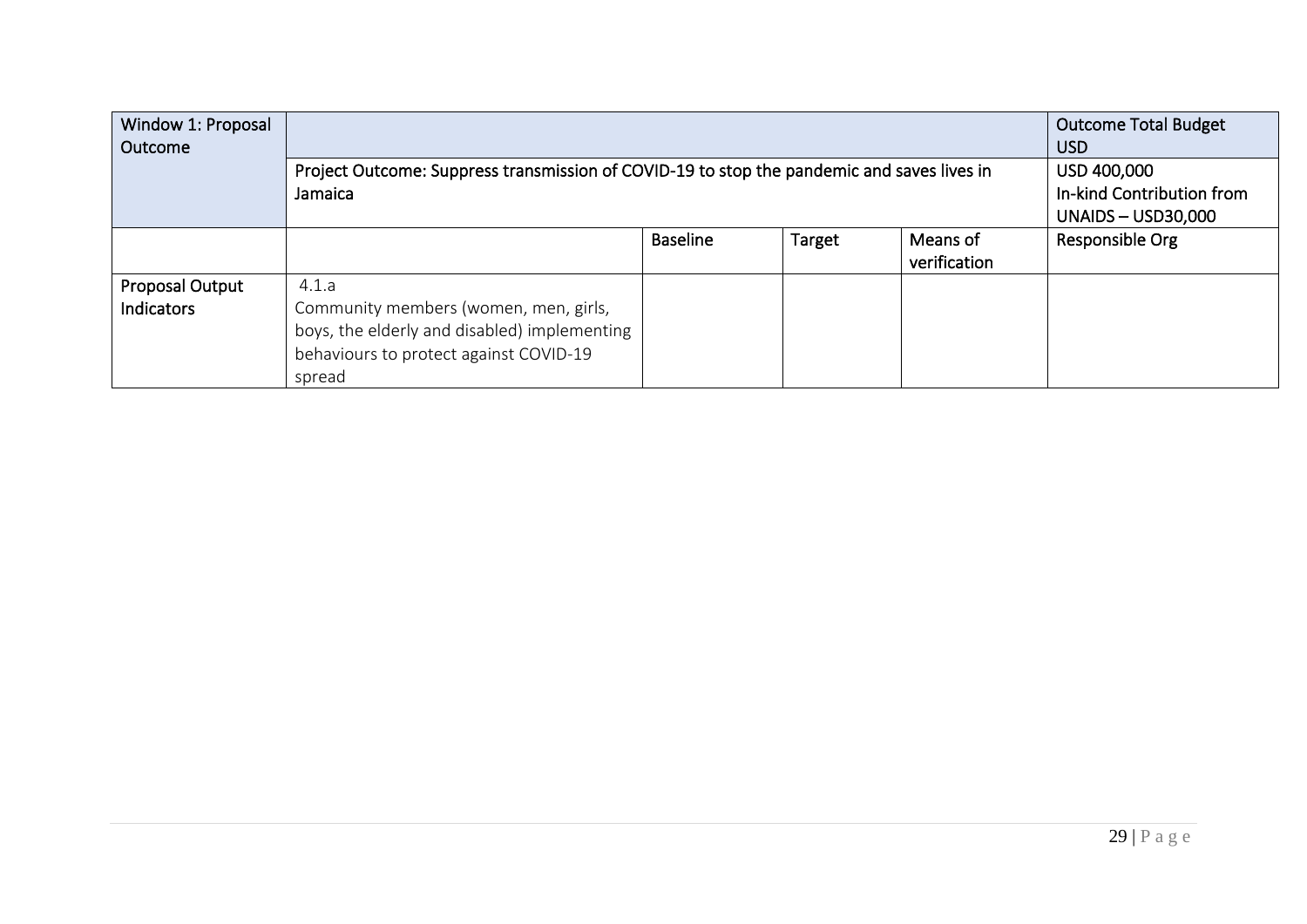# SDG Targets and Indicators

### Please consult Annex: SDG List

Please select no more than three Goals and five SDG targets relevant to your programme.

*(selections may be bolded)* 

|                                       | Sustainable Development Goals (SDGs) [select max 3 goals]                                                                         |  |             |                                                                                                                                                                           |                                               |  |  |  |
|---------------------------------------|-----------------------------------------------------------------------------------------------------------------------------------|--|-------------|---------------------------------------------------------------------------------------------------------------------------------------------------------------------------|-----------------------------------------------|--|--|--|
|                                       | SDG 1 (No poverty)                                                                                                                |  |             | SDG 9 (Industry, Innovation and Infrastructure)                                                                                                                           |                                               |  |  |  |
|                                       | SDG 2 (Zero hunger)                                                                                                               |  | $\boxtimes$ | SDG 10 (Reduced Inequalities)                                                                                                                                             |                                               |  |  |  |
| $\boxtimes$                           | SDG 3 (Good health & well-being)                                                                                                  |  |             | SDG 11 (Sustainable Cities & Communities)                                                                                                                                 |                                               |  |  |  |
|                                       | SDG 4 (Quality education)                                                                                                         |  |             | SDG 12 (Responsible Consumption & Production)                                                                                                                             |                                               |  |  |  |
| $\boxtimes$                           | SDG 5 (Gender equality)                                                                                                           |  |             | SDG 13 (Climate action)                                                                                                                                                   |                                               |  |  |  |
|                                       | SDG 6 (Clean water and sanitation)                                                                                                |  |             | SDG 14 (Life below water)                                                                                                                                                 |                                               |  |  |  |
|                                       | SDG 7 (Sustainable energy)                                                                                                        |  |             | SDG 15 (Life on land)                                                                                                                                                     |                                               |  |  |  |
|                                       | SDG 8 (Decent work & Economic Growth)                                                                                             |  |             | SDG 16 (Peace, justice & strong institutions)                                                                                                                             |                                               |  |  |  |
|                                       | SDG 17 (Partnerships for the Goals)                                                                                               |  |             |                                                                                                                                                                           |                                               |  |  |  |
|                                       | <b>Relevant SDG Targets and Indicators</b><br>[Depending on the selected SDG please indicate the relevant target and indicators.] |  |             |                                                                                                                                                                           |                                               |  |  |  |
| Indicator # and Description<br>Target |                                                                                                                                   |  |             |                                                                                                                                                                           | <b>Estimated %</b><br><b>Budget allocated</b> |  |  |  |
| TARGET_3.d                            |                                                                                                                                   |  |             | 3.d Strengthen the capacity of all countries, in particular developing countries, for early<br>warning, risk reduction and management of national and global health risks | 30                                            |  |  |  |
| TARGET_3.1                            |                                                                                                                                   |  |             | 3.1 By 2030, reduce the global maternal mortality ratio to less than 70 per 100,000 live births<br>15                                                                     |                                               |  |  |  |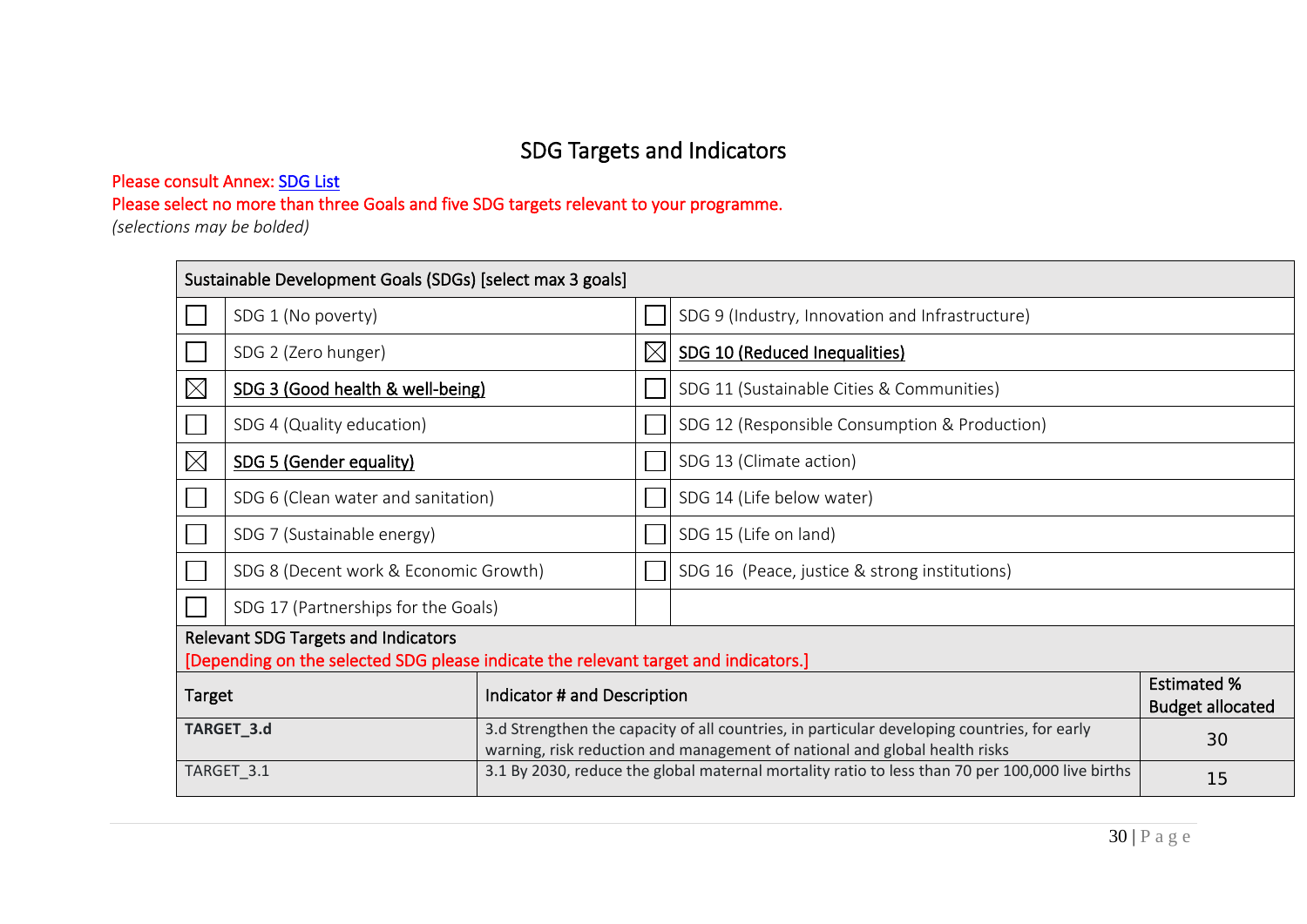| TARGET 3.4 | 3.4 By 2030, reduce by one third premature mortality from non-communicable diseases            | 15 |
|------------|------------------------------------------------------------------------------------------------|----|
|            | through prevention and treatment and promote mental health and well-being                      |    |
| TARGET 3.7 | 3.7 By 2030, ensure universal access to sexual and reproductive health-care services,          |    |
|            | including for family planning, information and education, and the integration of reproductive  | 15 |
|            | health into national strategies and programmes                                                 |    |
| TARGET 3.8 | 3.8 Achieve universal health coverage, including financial risk protection, access to quality  |    |
|            | essential health-care services and access to safe, effective, quality and affordable essential | 25 |
|            | medicines and vaccines for all                                                                 |    |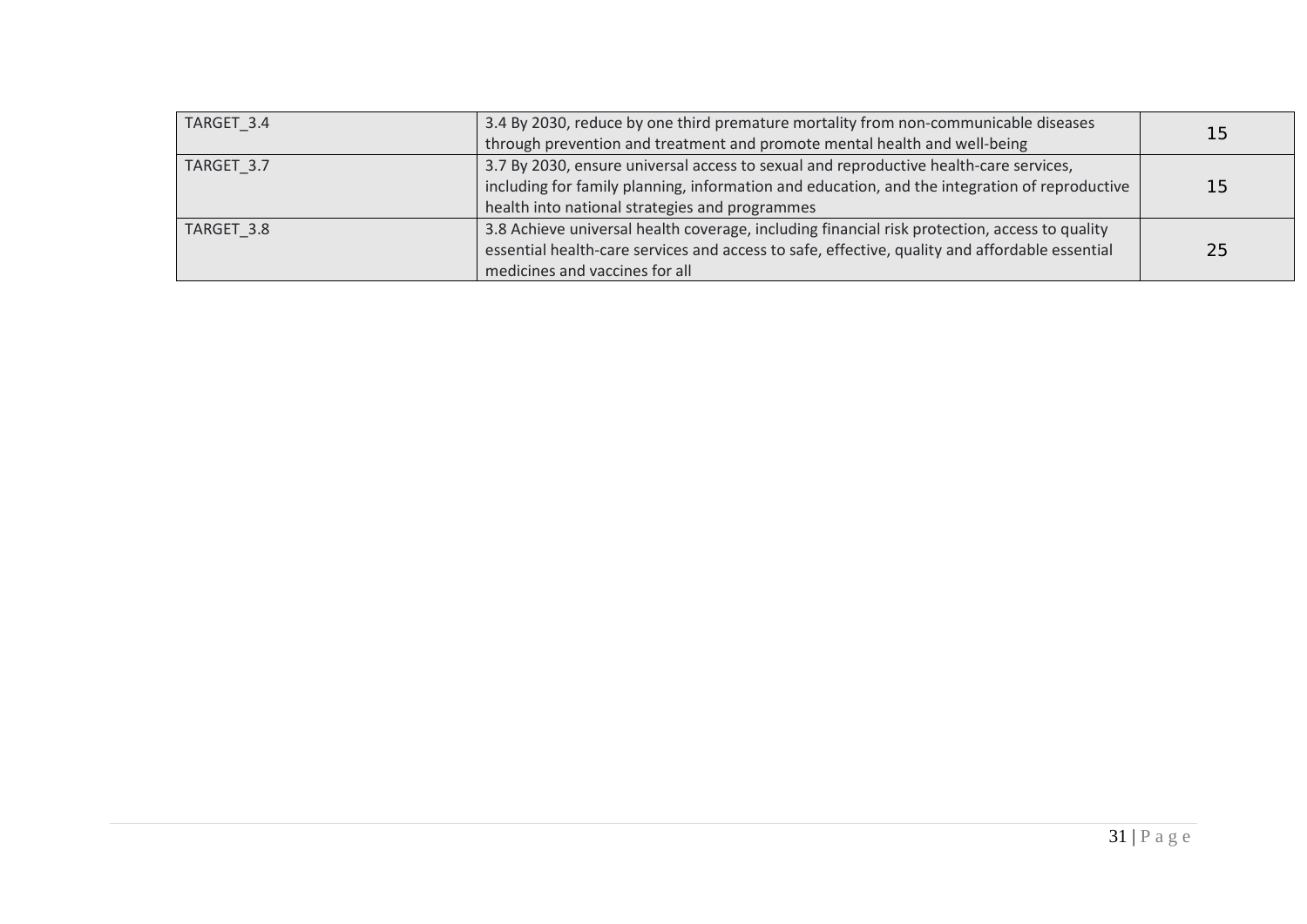### Risk

### What risks and challenges will complicate this solution, and how they will be managed and overcome?

*(COVID19 has created an unprecedented and fast changing development context. Accepting this volatile situation, please identify up to three risk to the success of the proposal based on best available analysis to the UN)* Please enter no more than 3.

| <b>Risks</b>                                                                                                                | <b>Risk Level:</b><br>(Likelihood x Impact) | Likelihood:<br>Certain - 5<br>Likely - 4<br>Possible - 3<br>Unlikely - 2<br>$Rare - 1$ | Impact:<br>Essential $-5$<br>Major - 4<br>Moderate - 3<br>Minor - $2$<br>Insignificant - 1 | <b>Mitigating measures</b>                                                                                                                                                                                                                                                                                                                                                                                    | Responsible<br>Org./Person |
|-----------------------------------------------------------------------------------------------------------------------------|---------------------------------------------|----------------------------------------------------------------------------------------|--------------------------------------------------------------------------------------------|---------------------------------------------------------------------------------------------------------------------------------------------------------------------------------------------------------------------------------------------------------------------------------------------------------------------------------------------------------------------------------------------------------------|----------------------------|
| <b>Contextual risks</b>                                                                                                     |                                             |                                                                                        |                                                                                            |                                                                                                                                                                                                                                                                                                                                                                                                               |                            |
| Surge in the number of severe cases<br>which places significant strain on the<br>healthcare system                          | Very high                                   | 5                                                                                      | 5                                                                                          | The Project is fully aligned<br>with the Jamaica Country<br>Plan for response to COVID-<br>19.<br>The Project builds in the<br>support already provided to<br>the MOHW in preparation for<br>COVID-19.<br>PAHO is a member of the<br>National Emergency<br>Operations Centre (EOC),<br>which is responsible to<br>ensure coordination of the<br>response at national,<br>regional and at the parish<br>level. | <b>UN Joint Team</b>       |
| An intense 2020 hurricane season<br>which hampers the implementation and<br>effectiveness of proposed project<br>solutions. | High                                        | 4                                                                                      | 3                                                                                          | Continuous consultations<br>with key institutions critical<br>to disaster preparedness<br>management and recovery.                                                                                                                                                                                                                                                                                            | <b>UN Joint Team</b>       |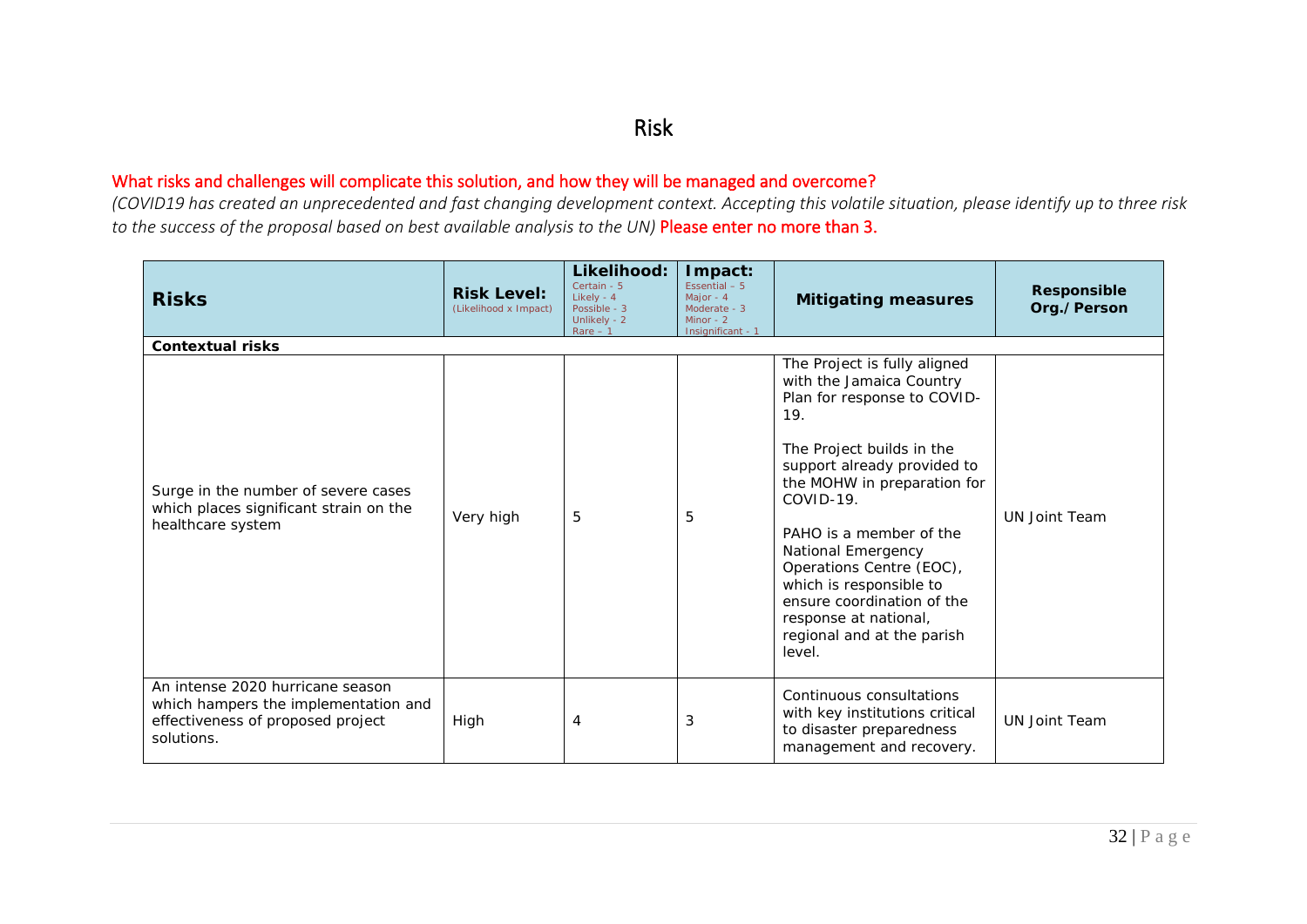| <b>Risks</b>                                                                                                                   | <b>Risk Level:</b><br>(Likelihood x Impact) | Likelihood:<br>Certain - 5<br>Likely - 4<br>Possible - 3<br>Unlikely - 2<br>$Rare - 1$ | Impact:<br>Essential $-5$<br>Major - $4$<br>Moderate - 3<br>Minor - $2$<br>Insignificant - 1 | <b>Mitigating measures</b>                                                                                                                                                                                                                                                         | Responsible<br>Org./Person |
|--------------------------------------------------------------------------------------------------------------------------------|---------------------------------------------|----------------------------------------------------------------------------------------|----------------------------------------------------------------------------------------------|------------------------------------------------------------------------------------------------------------------------------------------------------------------------------------------------------------------------------------------------------------------------------------|----------------------------|
| There is a risk that the pandemic could be<br>more persistent than estimated thereby<br>exhausting proposed project solutions. | High                                        | 4                                                                                      | 4                                                                                            | Ongoing monitoring of<br>global efforts to develop an<br>effective treatment and or<br>vaccine<br>Identify funding for the<br>procurement of treatment<br>and or vaccine<br>Putting provisions in place<br>for the scaling up of<br>proposed solutions if the<br>pandemic persists |                            |